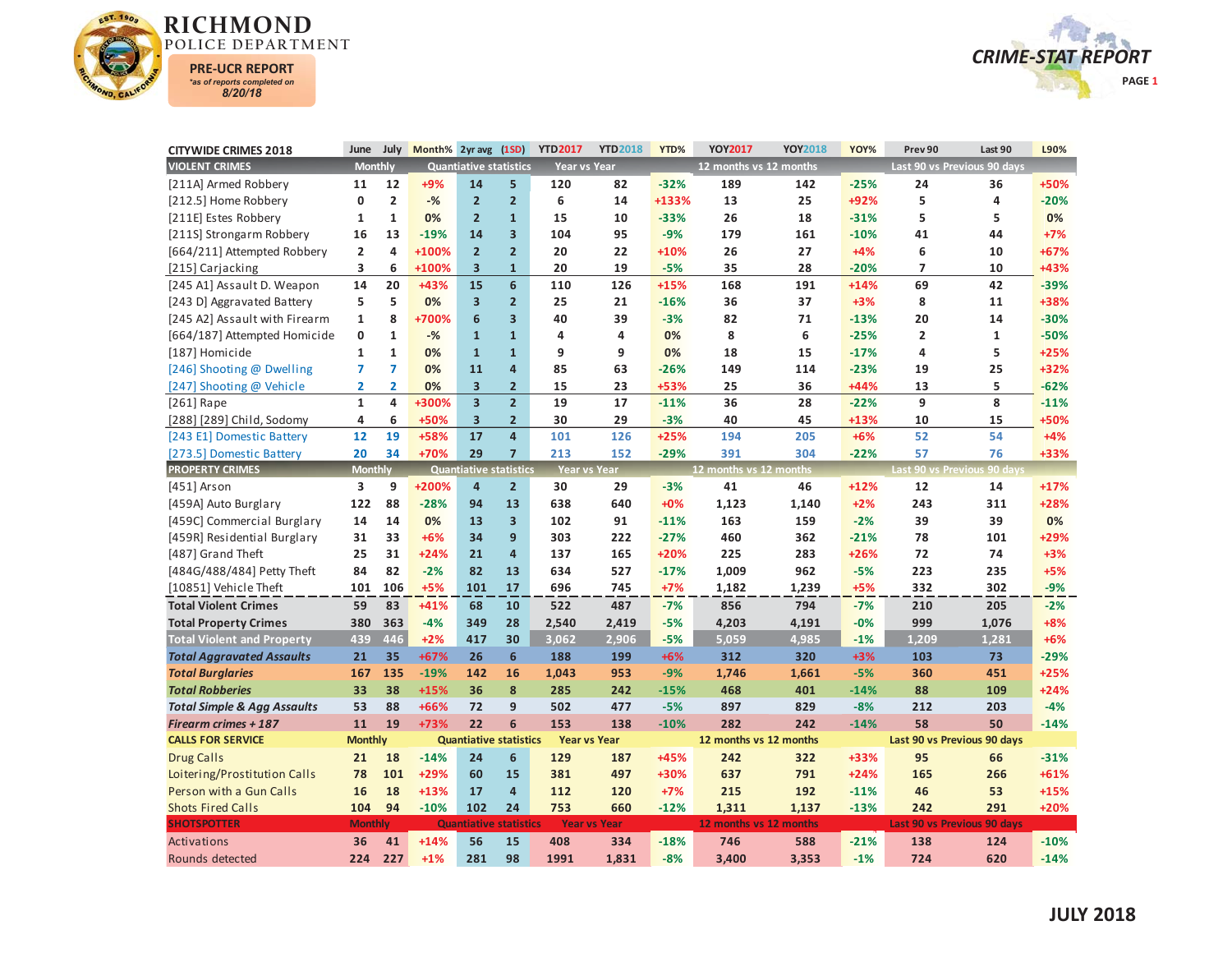



| <b>CITYWIDE CFS 2018</b>                                    | June                                                 | July    | <b>Month</b><br>Change | Average<br>per mo | Std Dev.<br>Value $(+)$ | <b>YTD2017</b> | <b>YTD2018</b> | <b>YTD</b><br>%    | <b>YOY2017</b> | <b>YOY2018</b> | YOY<br>%       |
|-------------------------------------------------------------|------------------------------------------------------|---------|------------------------|-------------------|-------------------------|----------------|----------------|--------------------|----------------|----------------|----------------|
| <b>COMMUNICATIONS</b>                                       |                                                      |         |                        |                   |                         |                |                |                    |                |                |                |
| 911 Calls                                                   | 2,061                                                | 1,925   | $-7%$                  | 2,010             | 149                     | 14,984         | 13,251         | $-12%$             | 25,054         | 23,181         | $-7%$          |
| Other Incoming Calls                                        | 5,615                                                | 6,074   | $+8%$                  | 5,902             | 445                     | 43,534         | 39,648         | $-9%$              | 74,506         | 67,150         | $-10%$         |
| <b>Total Calls</b>                                          | 7,676                                                | 7,999   | $+4%$                  | 7,912             | 547                     | 58,518         | 52,899         | $-10%$             | 99,560         | 90,331         | $-9%$          |
| Calls Routed to Patrol                                      | 5,415                                                | 5,365   | $-1%$                  | 5,339             | 266                     | 38,347         | 35,959         | $-6%$              | 65,862         | 62,270         | $-5%$          |
| Officer-Initiated Calls                                     | 2,261                                                | 2,634   | $+16%$                 | 2,573             | 350                     | 20,171         | 16,940         | $-16%$             | 33,698         | 28,061         | $-17%$         |
| <b>Total Patrol Calls</b>                                   | 7,676                                                | 7,999   | $+4%$                  | 7,912             | 547                     | 58,518         | 52,899         | $-10%$             | 99,560         | 90,331         | $-9%$          |
| % Officer-Initiated Calls                                   | 29%                                                  | 33%     | $+12%$                 | 32%               | 3%                      | 34%            | 32%            | $-7%$              | 34%            | 31%            | $-3%$          |
| <b>CALL VOLUME</b>                                          |                                                      |         |                        |                   |                         |                |                |                    |                |                |                |
| Priority 1 (P1)                                             | 176                                                  | 156     | $-11%$                 | 160               | 14                      | 1,113          | 1,145          | $+3%$              | 1,879          | 1,967          | $+5%$          |
| Priority 2 (P2)                                             | 2,446                                                | 2,608   | $+7%$                  | 2,551             | 219                     | 18,898         | 16,665         | $-12%$             | 32,082         | 28,731         | $-10%$         |
| Priority 3 (P3)                                             | 2,165                                                | 2,195   | $+1%$                  | 2,377             | 202                     | 17,379         | 15,137         | $-13%$             | 30,021         | 26,537         | $-12%$         |
| <b>AVERAGE OF MEDIAN RESPONSE TIME (in minutes:seconds)</b> |                                                      |         |                        |                   |                         |                |                |                    |                |                |                |
| P1 Median Reponse Time                                      | 06:18                                                | 06:32   | $+4%$                  | 06:16             | 00:25                   | 06:12          | 06:17          | $+2%$              | 06:10          | 06:21          | $+3%$          |
| P2 Median Response Time                                     | 13:36                                                | 12:42   | $-7%$                  | 12:12             | 00:57                   | 12:18          | 12:50          | $+4%$              | 11:48          | 12:36          | $+7%$          |
| P3 Median Response Time                                     | 17:33                                                | 13:28   | $-23%$                 | 10:29             | 03:20                   | 08:36          | 13:18          | +55%               | 07:59          | 12:58          | +62%           |
| <b>CRIME RATES BY POPULATION FACTOR</b>                     |                                                      |         |                        |                   |                         |                |                |                    |                |                |                |
| <b>Crime Rate by Population</b>                             | June                                                 | July    | <b>Month</b><br>Change |                   |                         | <b>YTD2017</b> | <b>YTD2018</b> | <b>YTD</b><br>$\%$ | <b>YOY2017</b> | <b>YOY2018</b> | YOY<br>$\%$    |
| Population size                                             | 110,000                                              | 110,000 |                        |                   |                         | 110,000        | 110,000        | $\mathbb{Z}^2$     | 110,000        | 110,000        | $\blacksquare$ |
| Violent Crime per Capita                                    | 53.64                                                | 75.45   | +41%                   |                   |                         | 474.5          | 442.7          | $-7%$              | 778.2          | 721.8          | $-7%$          |
| Property Crime per Capita                                   | 345.5                                                | 330.0   | $-4%$                  |                   |                         | 2309.1         | 2199.1         | $-5%$              | 3820.9         | 3810.0         | $-0%$          |
| Richmond Crime Rate per Capita                              | 399.1                                                | 405.5   | $+2%$                  |                   |                         | 2783.6         | 2641.8         | $-5%$              | 4599.1         | 4531.8         | $-1%$          |
| Assaults per Capita                                         | 19.1                                                 | 31.8    | +67%                   |                   |                         | 170.9          | 180.9          | $+6%$              | 283.6          | 290.9          | $+3%$          |
| <b>Burglary per Capita</b>                                  | 151.8                                                | 122.7   | $-19%$                 |                   |                         | 948.2          | 866.4          | $-9%$              | 1587.3         | 1510.0         | $-5%$          |
| Robbery per Capita                                          | 30.0                                                 | 34.5    | $+15%$                 |                   |                         | 259.1          | 220.0          | $-15%$             | 425.5          | 364.5          | $-14%$         |
| <b>COMMUNITY ENGAGEMENT</b>                                 |                                                      |         |                        |                   |                         |                |                |                    |                |                |                |
| <b>Citywide Community Engagement</b>                        | June                                                 | July    | <b>Month</b>           | Average           | <b>Std Dev.</b>         | <b>YTD2017</b> | <b>YTD2018</b> |                    |                |                |                |
|                                                             |                                                      |         | Change                 | per mo            | Value $(+)$             |                |                |                    |                |                |                |
| Citywide Events Logged                                      | 246                                                  | 188     | $-24%$                 | 168.25            | 53.41                   | ÷              | 673            |                    |                |                |                |
| Citywide Unique Location Instances                          | 190                                                  | 176     | $-7%$                  | 130.25            | 53.83                   | ÷              | 521            |                    |                |                |                |
| Citywide Total Time Logged                                  | 136:01                                               | 131:49  | $-3%$                  | 129:26            | 22:25                   | ×.             | 517:45         |                    |                |                |                |
| Southern                                                    | 43:36                                                | 47:38   | $+9%$                  | 45:05             | 11:41                   | ×.             | 180:22         |                    |                |                |                |
| `entra l                                                    | 46:35                                                | 41:39   | $-11%$                 | 32:54             | 11:27                   |                | 131:38         |                    |                |                |                |
| Northern                                                    | <b>CURRENTLY UNAVAILABLE DUE TO TECHNICAL ISSUES</b> |         |                        |                   |                         |                |                |                    |                |                |                |
| TRAFFIC                                                     |                                                      |         |                        |                   |                         |                |                |                    |                |                |                |
| <b>Citations</b>                                            | 465                                                  | 504     | $+8%$                  | <b>A28.3</b>      | 100                     | ÷              | 2,570          |                    |                |                |                |
| Cites - Southern                                            | 202                                                  | 212     | $+5%$                  | 173.5             | 55                      | ÷.             | 1,041          |                    |                |                |                |
| Cites - Central                                             | 65                                                   | 72      | $+11%$                 | 72.2              | 15                      | ÷,             | 433            |                    |                |                |                |
| Cites - Northern                                            | 159                                                  | 210     | +32%                   | 132.8             | 42                      | ٠              | 797            |                    |                |                |                |
| <b>Impounds</b>                                             | 275                                                  | 296     | $+8%$                  | 276.2             | 20                      | ÷              | 1,657          |                    |                |                |                |
| IMP - Southern                                              | 92                                                   | 85      | $-8%$                  | 96.5              | 10                      | ÷              | 579            |                    |                |                |                |
| <b>IMP</b> - Central                                        | 117                                                  | 149     | $+27%$                 | 110.0             | 22                      | $\omega$       | 660            |                    |                |                |                |
| <b>IMP - Northern</b>                                       | 63                                                   | 61      | $-3%$                  | 66.8              | $6\phantom{1}$          |                | 401            |                    |                |                |                |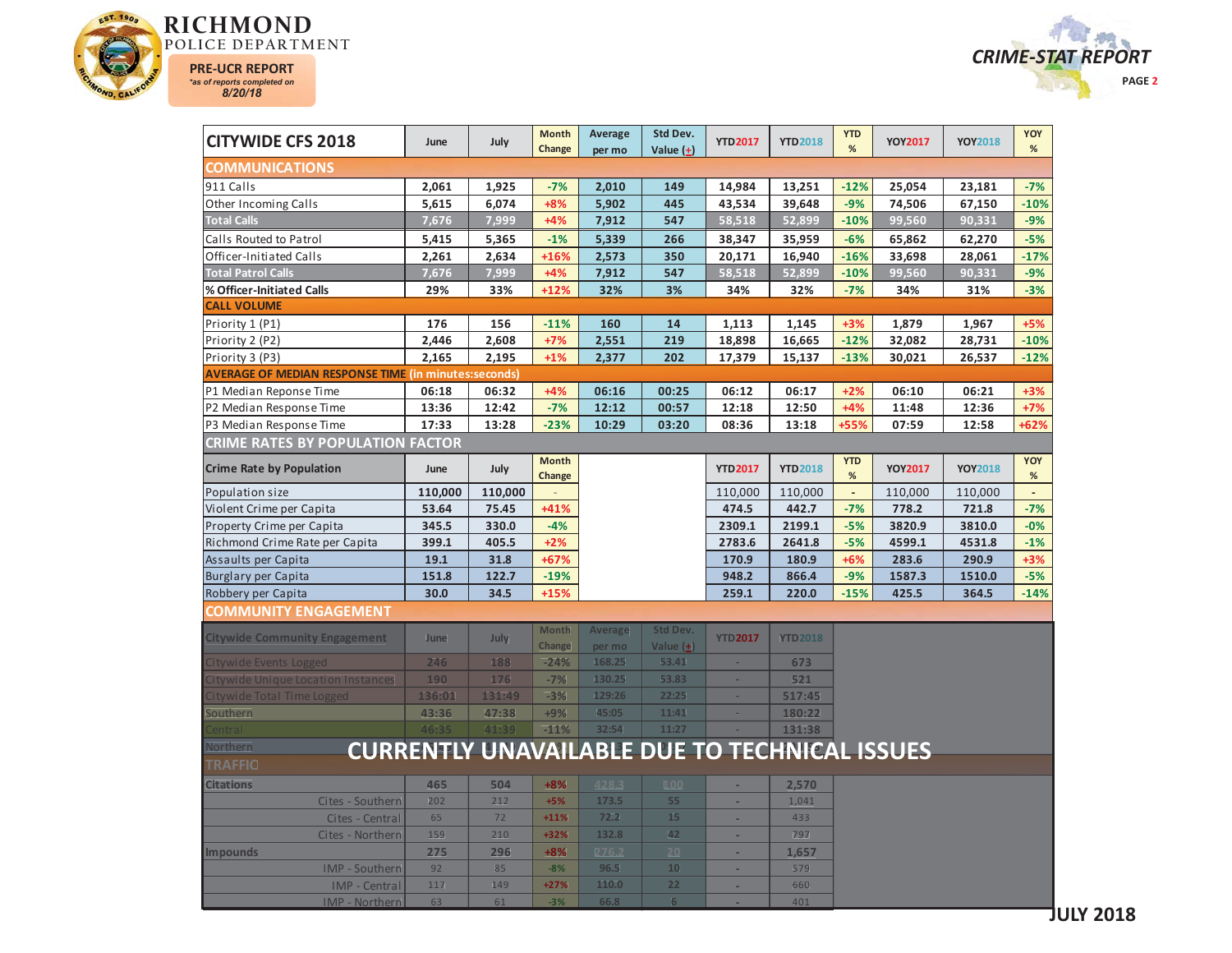







YTD — Compares the current year to date in 2018 compared to last year in 2017  $\,$  \*YoY — Compares the most recent 12 months with the preceding 12 months





*YTD — Compares the current year to date in 2018 compared to last year in 2017 YoY — Compares the most recent 12 months with the preceding 12 months*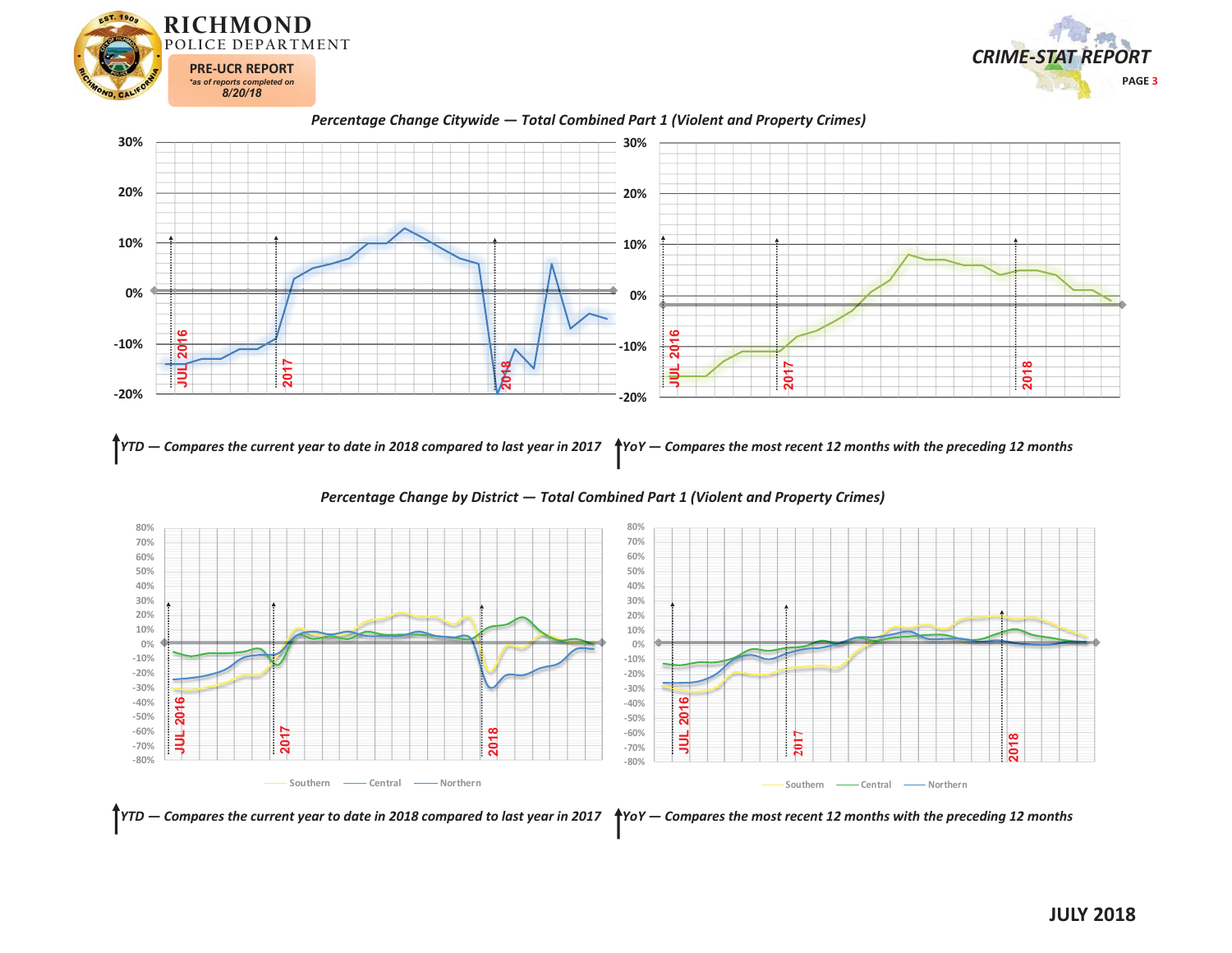

Rounds Detected



| <b>SOUTHERN PART 1 CRIMES</b>     |                 |                |                |                | Jan Feb Mar Apr May Jun Jul Aug Sep Oct Nov Dec |                         |                 |                |                |                |                      |                | <b>Month</b>                  | 2 year SD      |                         |                     | YTD2017 YTD2018     | <b>YTD</b><br>% | YOY2017 YOY2018          |                        | YOY    | Last 90<br><b>Previous Current</b> | Last 90        | L90     |
|-----------------------------------|-----------------|----------------|----------------|----------------|-------------------------------------------------|-------------------------|-----------------|----------------|----------------|----------------|----------------------|----------------|-------------------------------|----------------|-------------------------|---------------------|---------------------|-----------------|--------------------------|------------------------|--------|------------------------------------|----------------|---------|
| <b>VIOLENT CRIMES</b>             |                 |                |                |                |                                                 | <b>Monthly</b>          |                 |                |                |                |                      |                | <b>Quantiative statistics</b> | avg            | (1SD)                   |                     | <b>Year vs Year</b> |                 |                          | 12 months vs 12 months | %      |                                    | Last 90 davs   | %       |
| [211A] Armed Robbery              | 6               | 3              | 4              |                |                                                 | 3                       |                 | 5              |                | 5              |                      | Δ              | +133%                         | 4              | $\overline{2}$          | 28                  | 28                  | 0%              | 48                       | 47                     | $-2%$  | 8                                  | 14             | +75%    |
| [212.5] Home Robbery              | $\overline{2}$  | $\mathbf{0}$   | O              | $\overline{0}$ | 1                                               |                         | 1               | $\overline{2}$ | $\Omega$       | $\overline{0}$ | $\overline{1}$       | $\overline{0}$ | $-%$                          | $\mathbf{0}$   | $\mathbf 1$             | $\overline{2}$      | 4                   | +100%           | $\overline{2}$           | $\overline{7}$         | +250%  | 0                                  | $\overline{2}$ | $-%$    |
| [211E] Estes Robbery              | $\mathbf{0}$    | $\overline{0}$ | $\overline{0}$ | $\mathbf{0}$   | $\Omega$                                        | $\Omega$                | $\mathbf{1}$    | $\bf{0}$       | $\Omega$       | $\overline{0}$ | $\bf{0}$             | $\mathbf{1}$   | $-$ %                         | $\mathbf{0}$   | $\mathbf{1}$            | 3                   | $\mathbf{1}$        | $-67%$          | 9                        | $\overline{2}$         | $-78%$ | 0                                  | $\mathbf{1}$   | $-$ %   |
| [211S] Strongarm Robbery          | 4               | 6              | $\overline{2}$ | $\mathbf{1}$   | 5                                               | $\overline{2}$          | 5               | 1              | $\overline{2}$ | $\mathbf{1}$   | Δ                    | Δ              | <b>150%</b>                   | 4              | $\overline{2}$          | 30                  | 25                  | $-17%$          | 48                       | 37                     | $-23%$ | 9                                  | 12             | +33%    |
| [664/211] Attempted Robbery       | $\mathbf{1}$    | 1              | $\overline{2}$ | ŋ              |                                                 |                         |                 | $\mathbf{0}$   |                | $\overline{0}$ | $\overline{0}$       | $\overline{0}$ | $-$ %                         | 1              | $\mathbf{1}$            | 3                   | $\overline{7}$      | +133%           | 5                        | 8                      | +60%   | 3                                  | 3              | 0%      |
| [215] Carjacking                  | $\mathbf{1}$    | $\mathbf{1}$   | 0              |                | $\Omega$                                        | $\mathbf{0}$            | 1               | 1              | $\mathbf{1}$   | $\bf{0}$       | $\mathbf 0$          | $\overline{2}$ | $-%$                          | 1              | $\mathbf{1}$            | 4                   | 3                   | $-25%$          | 9                        | $\overline{7}$         | $-22%$ | 1                                  | 1              | 0%      |
| [245 A1] Assault D. Weapon        | 4               | 8              | 6              | 9              | $\mathbf{1}$                                    | 6                       | 6               | 8              | 5              | в              | $\overline{a}$       | 6              | 0%                            | 5              | $\overline{\mathbf{3}}$ | 42                  | 40                  | $-5%$           | 57                       | 66                     | $+16%$ | 23                                 | 13             | $-43%$  |
| [243 D] Aggravated Battery        | $\mathbf{0}$    | $\mathbf{0}$   | $\overline{0}$ |                | $\Omega$                                        | 1                       | 1               | $\overline{2}$ | $\overline{2}$ | $\overline{2}$ | $\bf{0}$             | $\overline{0}$ | 0%                            | $\mathbf{1}$   | $\mathbf{1}$            | 11                  | 3                   | $-73%$          | 11                       | 9                      | $-18%$ | $\mathbf{1}$                       | $\overline{2}$ | +100%   |
| [245 A2] Assault with Firearm     | $\mathbf{0}$    | $\overline{2}$ | $\overline{2}$ | 3              |                                                 |                         |                 | $\overline{2}$ | $\Omega$       | $\overline{2}$ | 4                    | $\overline{0}$ | $-100%$                       | $\overline{2}$ | $\mathbf{1}$            | 9                   | 9                   | 0%              | 23                       | 17                     | $-26%$ | $\overline{7}$                     | $\overline{2}$ | $-71%$  |
| [664/187] Attempted Homicide      | $\mathbf{1}$    | $\bf{0}$       | 0              |                | $\Omega$                                        |                         | $\Omega$        | $\mathbf{1}$   | $\mathbf{0}$   | $\overline{0}$ | $\overline{0}$       | $\overline{0}$ | $-%$                          | 0              | $\mathbf 0$             | $\overline{2}$      | $\overline{2}$      | 0%              | 3                        | 3                      | 0%     | 1                                  | $\mathbf 0$    | $-100%$ |
| [187] Homicide                    | $\mathbf{0}$    | $\Omega$       | ŋ              | Δ              | O                                               |                         | $\mathbf{1}$    | 3              | $\Omega$       | $\Omega$       | $\overline{0}$       | $\overline{0}$ | $-$ %                         | $\mathbf{1}$   | $\mathbf{1}$            | $\overline{2}$      | 5                   | +150%           | 5                        | 8                      | +60%   | 4                                  | $\mathbf{1}$   | $-75%$  |
| [246] Shooting @ Dwelling         | 5               |                | 3              | 3              | 7                                               | $\overline{\mathbf{3}}$ | 1               | 5              |                |                | Δ                    | $\mathbf{1}$   | $-67%$                        | 4              | $\overline{2}$          | 27                  | 26                  | $-4%$           | 45                       | 42                     | $-7%$  | 10                                 | 11             | $+10%$  |
| [247] Shooting @ Vehicle          | $\overline{2}$  | ŋ              |                | 3              | $\overline{0}$                                  | $\Omega$                | $\overline{0}$  | $\Omega$       | $\mathbf{1}$   | $\bf{0}$       | $\overline{2}$       | $\mathbf{1}$   | $-$ %                         | 1              | $\mathbf{1}$            | 8                   | 6                   | $-25%$          | 10                       | 10                     | 0%     | Δ                                  | $\mathbf{0}$   | $-100%$ |
| $[261]$ Rape                      | $\mathbf{0}$    | 0              | $\overline{0}$ | 3              | $\overline{2}$                                  | $\Omega$                | $\overline{2}$  | $\Omega$       | $\mathbf{1}$   | $\mathbf{1}$   | $\Omega$             | $\overline{0}$ | $-$ %                         | $\mathbf{1}$   | $\mathbf{1}$            | 4                   | $\overline{ }$      | +75%            | 9                        | 9                      | 0%     | 3                                  | 4              | +33%    |
| [288] Lewd Acts on Child          | $\overline{2}$  | 1              | ŋ              | 3              | $\mathbf{1}$                                    | $\overline{2}$          | $\Omega$        | 0              | $\overline{1}$ | $\mathbf 0$    | $\mathbf{0}$         | $\mathbf{1}$   | $-100%$                       | $\mathbf{1}$   | $\mathbf{1}$            | 9                   | 9                   | 0%              | 12                       | 11                     | $-8%$  | 4                                  | 3              | $-25%$  |
| [243 E1] Domestic Battery         | 11              | 9              | 5              | $\overline{2}$ | 10                                              | 6                       | $\overline{a}$  | 7              | 13             |                | $\overline{a}$       | 5              | $-33%$                        | 6              | $\overline{\mathbf{3}}$ | 41                  | 47                  | $+15%$          | 69                       | 83                     | +20%   | 16                                 | 20             | $+25%$  |
| [273.5] Domestic Battery          | $\overline{2}$  | 11             | 7              | Δ              | 6                                               | 8                       | 14              | 12             | 14             | 6              | 15                   | 8              | +75%                          | 10             | $\overline{a}$          | 81                  | 52                  | $-36%$          | 125                      | 107                    | $-14%$ | 22                                 | 28             | $+27%$  |
| <b>PROPERTY CRIMES</b>            |                 |                |                |                |                                                 |                         |                 |                |                |                |                      |                |                               |                |                         |                     |                     |                 |                          |                        |        |                                    |                |         |
|                                   |                 |                |                |                |                                                 | <b>Monthly</b>          |                 |                |                |                |                      |                | <b>Quantiative statistics</b> |                |                         | Year vs Year        |                     |                 | 12 months vs 12 months   |                        |        | Last 90 days                       |                |         |
| [451] Arson                       | $\mathbf{0}$    | $\mathbf{1}$   | $\overline{2}$ |                |                                                 |                         |                 |                | $\mathbf{0}$   | $\overline{2}$ | $\mathbf{1}$         | $\mathbf{1}$   | $-$ %                         | $\mathbf{1}$   | $\mathbf{1}$            | 6                   | 8                   | +33%            | $\overline{\phantom{a}}$ | 13                     | +86%   | 3                                  | 5              | +67%    |
| [459A] Auto Burglary              | 26              | 43             | 30             | 20             | 41                                              | 33                      | 21              | 46             | 35             | 32<br>5        | 26<br>$\overline{3}$ | 49             | $-36%$                        | 35             | 9                       | 259                 | 214                 | $-17%$          | 433                      | 402                    | $-7%$  | 93                                 | 95             | $+2%$   |
| [459C] Commercial Burglary        | 3               | 3              | 4              | 13             | 3                                               | 6                       | 9               | $\overline{a}$ | 6              |                |                      | 8              | +50%                          | 6              | $\overline{\mathbf{3}}$ | 50                  | 41                  | $-18%$          | 71                       | 67                     | $-6%$  | 20                                 | 18             | $-10%$  |
| [459R] Residential Burglary       | 17              | $\overline{7}$ | 14             | 15             | 21                                              | 9                       | 16              | $\overline{7}$ | 8              | 8              | $\overline{7}$       | 11             | +78%                          | 11             | $\overline{\mathbf{a}}$ | 87                  | 99                  | $+14%$          | 122                      | 140                    | $+15%$ | 36                                 | 46             | +28%    |
| [487] Grand Theft                 | 6               | 11             | 8              | 11             | 9                                               | $\overline{7}$          | 11              | 8              | 7              | 9              | З                    | $\overline{7}$ | +57%                          | $\overline{7}$ | 3                       | 42                  | 63                  | +50%            | 61                       | 97                     | +59%   | 30                                 | 27             | $-10%$  |
| [484G/488/484] Petty Theft        | 22              | 21             | 33             | 26             | 16                                              | 30                      | 29              | 24             | 25             | 29             | 22                   | 28             | $-3%$                         | 25             | 5                       | 182                 | 177                 | $-3%$           | 294                      | 305                    | $+4%$  | 80                                 | 75             | $-6%$   |
| [10851] Vehicle Theft             | 34              | 32             | 38             | 38             | 29                                              | 22                      | 33 <sup>°</sup> | 33             | 28             | 32             | <b>19</b>            | 26             | +50%                          | 27             | $\overline{7}$          | 181                 | 226                 | $+25%$          | 292                      | 364                    | $+25%$ | 108                                | 84             | $-22%$  |
| <b>Total Violent Crimes</b>       | 21              | 22             | 16             | 26             | 16                                              | 15                      |                 | 27 25          | 14             | 14             | 17                   | 18             | +80%                          | 20             | $\overline{4}$          | 149                 | 143                 | $-4%$           | 241                      | 231                    | $-4%$  | 64                                 | 58             | $-9%$   |
| <b>Total Property Crimes</b>      |                 |                |                |                | 108 118 129 123 119 107 124 123 109 117 81 130  |                         |                 |                |                |                |                      |                | $+16%$                        | 111            | 15                      | 807                 | 828                 | $+3%$           | 1,280<br>1.521           | 1,388                  | $+8%$  | 370<br>434                         | 350            | $-5%$   |
| <b>Total Violent and Property</b> |                 |                |                |                | 129 140 145 149 135 122 151 148 123 131 98 148  |                         |                 |                |                |                |                      |                | $+24%$                        | 131            | 16                      | 956                 | 971                 | $+2%$           |                          | 1,619                  | $+6%$  |                                    | 408            | $-6%$   |
| <b>Total Aggravated Assaults</b>  | 5.              | 10             | 8              | 18             | $\overline{2}$                                  | 8                       | 8               | 16             | 7              |                | 8                    | 6              | 0%                            | 8              | 4                       | 66                  | 59                  | $-11%$          | 99                       | 103                    | $+4%$  | 36                                 | 18             | $-50%$  |
| <b>Total Burglaries</b>           | 46              | 53             | 48             | 48             | 65                                              | 48                      | 46              | 57             | 49             | 45             | 36                   | 68             | $-4%$                         | 51             | 8                       | 396                 | 354                 | $-11%$          | 626                      | 609                    | $-3%$  | 149                                | 159            | $+7%$   |
| <b>Total Robberies</b>            | 14              | 11             | 8              | $\mathbf{2}$   | 11                                              | -5                      | 17              | 9              | 5              | 6              | 9                    |                | 11 +240%                      | 10             | 4                       | 70                  | 68                  | $-3%$           | 121                      | 108                    | $-11%$ | 21                                 | 33             | +57%    |
| <b>CALLS FOR SERVICE</b>          |                 |                |                |                |                                                 | <b>Monthly</b>          |                 |                |                |                |                      |                | <b>Quantiative statistics</b> |                |                         | <b>Year vs Year</b> |                     |                 | 12 months vs 12 months   |                        |        |                                    | Last 90 days   |         |
| <b>Drugs</b>                      | 8               | 6              |                | 6              |                                                 |                         |                 | 5              | 5              | 14             | 5                    | 5              | $-67%$                        | 6              | 3                       | 32                  | 38                  | +19%            | 61                       | 72                     | +18%   | 16                                 | 14             | $-13%$  |
| Loitering 647B                    | 13              | 9              | 8              | 13             | 13                                              | 6                       | 17              | 20             | 20             | 18             | 22                   | 9              | +183%                         | 17             | 6                       | 124                 | 79                  | $-36%$          | 228                      | 168                    | $-26%$ | 30                                 | 36             | +20%    |
| Person with gun                   | 9               | 6              | $\overline{2}$ | 4              | $\overline{2}$                                  | $\overline{7}$          | 5               | $\mathbf{1}$   | 8              | $\bf{0}$       | 8                    | $\overline{2}$ | $-29%$                        | 5              | $\overline{2}$          | 35                  | 35                  | 0%              | 60                       | 54                     | $-10%$ | 12                                 | 14             | $+17%$  |
| Shooting                          | 39              | 20             | 22             | 32             | 19                                              | 27                      | 24              |                |                | 32 26 28 29    |                      | 23             | $-11%$                        | 30             | 11                      | 229                 | 183                 | $-20%$          | 402                      | 321                    | $-20%$ | 74                                 | 70             | $-5%$   |
|                                   |                 |                |                |                |                                                 |                         |                 |                |                |                |                      |                |                               |                |                         |                     |                     |                 |                          |                        |        |                                    |                |         |
| <b>SHOTSPOTTER</b>                |                 |                |                |                |                                                 | <b>Monthly</b>          |                 |                |                |                |                      |                | <b>Quantiative statistics</b> |                |                         | <b>Year vs Year</b> |                     |                 | 12 months vs 12 months   |                        |        |                                    | Last 90 days   |         |
| Activations                       | 24 <sup>2</sup> |                | 14 15          |                | 19 11                                           | 6                       | 10              | 17             | $\overline{7}$ |                | 15 16                | 23             | $+67%$                        | 19             | 9                       | 133                 | 89                  | $-33%$          | 283                      | 177                    | $-37%$ | 48                                 | 27             | $-44%$  |

**163 50 75 107 56 51 50 74 62 65 72 214 -2%**

**110 76 731 502 -31% 1,601 1,039 -35% 232 157 -32%**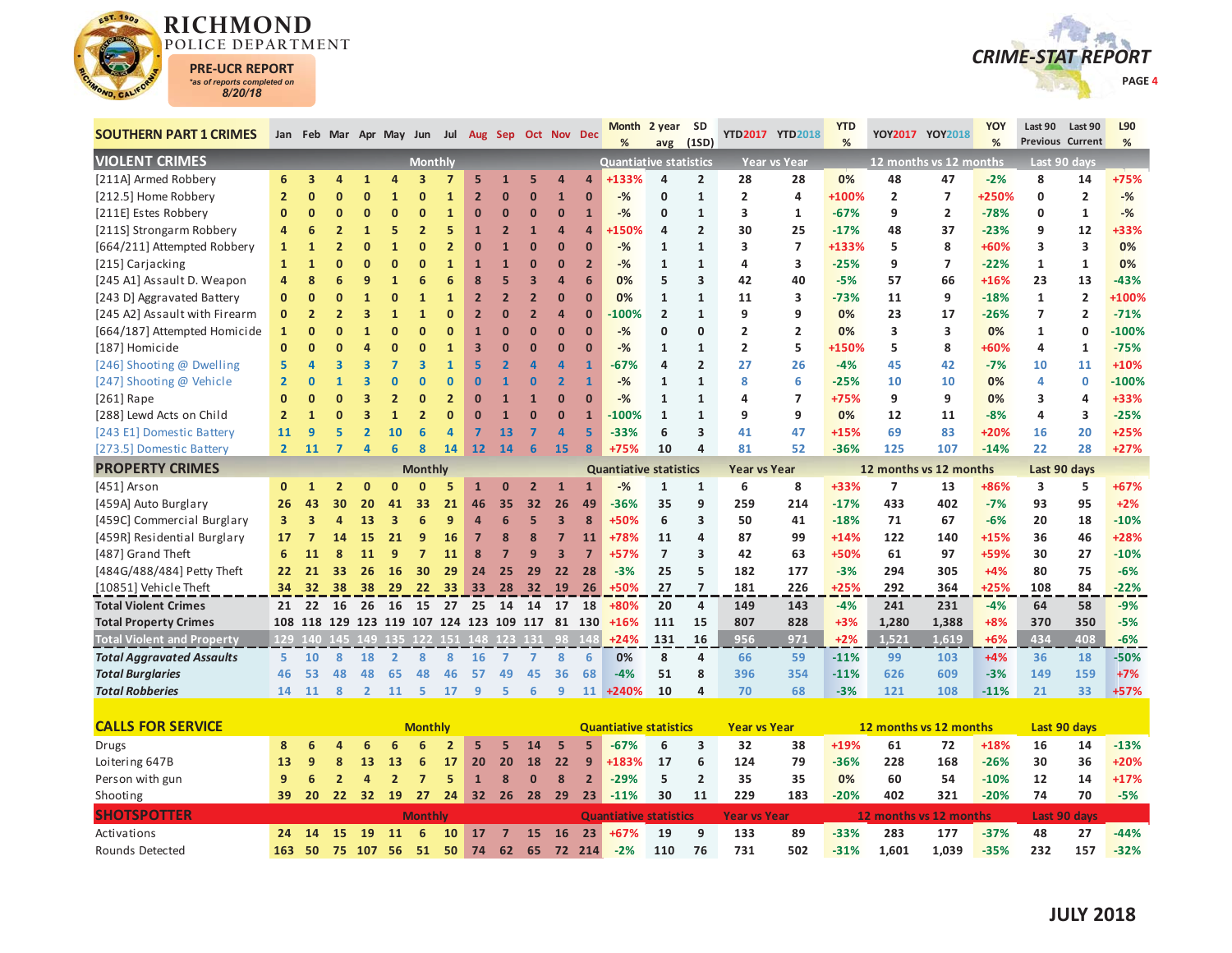



| <b>BEAT 1 SOUTHERN</b>            | June            | July           | $+/-$                   | <b>MON % YoY17 YoY18</b> |                |                | $+/-$ % |                         | L90P   L90N    | $+/-$ % |
|-----------------------------------|-----------------|----------------|-------------------------|--------------------------|----------------|----------------|---------|-------------------------|----------------|---------|
| <b>Violent Crimes</b>             |                 |                |                         |                          |                | YOY 2017-2018  |         |                         | LAST90DAYS     |         |
| Robbery 211A Armed                | 1               | 1              | 0                       | 0%                       | 8              | 9              | $+13%$  | 3                       | 2              | $-33%$  |
| Robbery 212.5 Home                | 0               | 0              | 0                       | $-$ %                    | 0              | 0              | $-%$    | 0                       | 0              | $-%$    |
| Robbery 211E Estes                | 0               | 1              | $\mathbf{1}$            | $-$ %                    | $\mathbf{1}$   | 2              | +100%   | 0                       | 1              | $-$ %   |
| Robbery 211S Strongarm            | 0               | 3              | 3                       | $-%$                     | 12             | 9              | $-25%$  | $\mathbf{1}$            | 4              | +300%   |
| Robbery 664/211 Attempt           | 0               | 0              | 0                       | $-$ %                    | 0              | 0              | $-%$    | 0                       | 0              | $-%$    |
| Carjacking 215                    | 0               | 0              | 0                       | $-%$                     | 5              | 3              | $-40%$  | $\mathbf{1}$            | 0              | $-100%$ |
| Assault DW 245 A1                 | 2               | $\overline{2}$ | 0                       | 0%                       | 11             | 14             | $+27%$  | 5                       | 5              | 0%      |
| Aggravated Battery 243 D          | 0               | $\mathbf{1}$   | $\mathbf{1}$            | $-%$                     | 4              | 2              | $-50%$  | 1                       | 1              | 0%      |
| Assault Firearm 245 A2            | 0               | 0              | 0                       | $-$ %                    | 5              | $\overline{2}$ | $-60%$  | 0                       | 0              | $-%$    |
| Attempt Homicide 664/187          | 0               | 0              | $\mathbf{0}$            | $-%$                     | 0              | 1              | $-%$    | 0                       | 0              | $-$ %   |
| Homicide 187                      | 0               | 0              | 0                       | $-%$                     | $\overline{2}$ | 0              | $-100%$ | 0                       | 0              | $-$ %   |
| Shooting @ Dwelling 246           | 0               | 1              | $\mathbf{1}$            | $-$ %                    | 10             | 4              | $-60%$  | 0                       | 2              | $-$ %   |
| Shooting @ Vehicle 247            | 0               | 0              | 0                       | $-%$                     | 0              | 2              | $-$ %   | 0                       | 0              | $-$ %   |
| Rape 261                          | 0               | 0              | 0                       | $-$ %                    | 3              | 2              | $-33%$  | 2                       | 0              | $-100%$ |
| Child, Sodomy 288 289             | 1               | 0              | $-1$                    | $-100%$                  | 3              | 6              | +100%   | 3                       | 1              | $-67%$  |
| Battery 243 E1                    | $\mathbf{1}$    | $\overline{2}$ | $\mathbf{1}$            | +100%                    | 6              | 17             | +183%   | 3                       | 6              | +100%   |
| Battery 273.5                     | 0               | 5              | 5                       | $-%$                     | 20             | 22             | $+10%$  | $\overline{\mathbf{c}}$ | 11             | +450%   |
| <b>Property Crimes</b>            |                 |                |                         |                          |                | YOY 2017-2018  |         |                         | LAST90DAYS     |         |
| Arson 451                         | 5               | 6              | 1                       | $+20%$                   | 2              | 3              | +50%    | 1                       | 1              | 0%      |
| Auto Burglary 459 A               | 0               | 1              | 1                       | $-$ %                    | 88             | 72             | $-18%$  | 20                      | 15             | $-25%$  |
| Commercial Burglary 459 C         | 3               | 3              | 0                       | 0%                       | 35             | 22             | $-37%$  | 5                       | 6              | +20%    |
| Residential Burglary 459 R        | 3               | $\overline{2}$ | $-1$                    | $-33%$                   | 21             | 29             | +38%    | 10                      | 6              | $-40%$  |
| Grand Theft 487                   | 1               | 4              | 3                       | +300%                    | 25             | 48             | +92%    | 20                      | 10             | $-50%$  |
| Petty Theft 484 488               | 4               | 4              | $\mathbf{0}$            | 0%                       | 103            | 106            | $+3%$   | 36                      | 18             | $-50%$  |
| Vehicle Theft 10851               | 8               | 7              | $-1$                    | $-13%$                   | 73             | 98             | $+34%$  | 36                      | 25             | $-31%$  |
| <b>Total Violent Crimes</b>       | 8               | $\overline{7}$ | $-1$                    | $-13%$                   | 54             | 50             | $-7%$   | 16                      | 14             | $-13%$  |
| <b>Total Property Crimes</b>      | 24              | 27             | 3                       | $+13%$                   | 347            | 378            | $+9%$   | 128                     | 81             | $-37%$  |
| <b>Total Violent and Property</b> | 32              | 34             | $\overline{\mathbf{c}}$ | $+6%$                    | 401            | 428            | $+7%$   | 144                     | 95             | $-34%$  |
| <b>Total Burglaries</b>           | $6\phantom{1}6$ | 6              | 0                       | 0%                       | 144            | 123            | $-15%$  | 35                      | 27             | $-23%$  |
| <b>Percentage of Citywide</b>     | 4%              | 4%             | $+1%$                   |                          | 8%             | 7%             |         | 10%                     | 6%             |         |
| <b>Total Robberies</b>            | $\mathbf{1}$    | 5              | $\overline{\mathbf{4}}$ | +400%                    | 26             | 23             | $-12%$  | 5                       | $\overline{7}$ | +40%    |
| <b>Percentage of Citywide</b>     | 3%              | 13%            | $+10%$                  |                          | 6%             | 6%             |         | 6%                      | 6%             |         |
| Vehicle Theft % Citywide          | 8%              | 7%             | $-1%$                   |                          | 6%             | 8%             |         | 11%                     | 8%             |         |
| <b>Calls for Service</b>          |                 |                |                         |                          |                | YOY 2017-2018  |         |                         | LAST90DAYS     |         |
| Drugs                             | 2               | 0              | $-2$                    | $-100%$                  | 32             | 31             | $-3%$   | 10                      | 5              | $-50%$  |
| Loitering 647B                    | $\overline{2}$  | 8              | 6                       | +300%                    | 157            | 86             | $-45%$  | 5                       | 15             | +200%   |
| Person with gun                   | 1               | 2              | 1                       | +100%                    | 12             | 8              | $-33%$  | 4                       | 3              | $-25%$  |
| Shooting                          | 7               | 6              | $-1$                    | $-14%$                   | 95             | 75             | $-21%$  | 17                      | 22             | +29%    |
| Shotspotter                       |                 |                |                         |                          |                | YOY 2017-2018  |         |                         | LAST90DAYS     |         |
| <b>Activations (SSA)</b>          | 0               | 4              | 4                       | $-$ %                    | 47             | 21             | $-55%$  | 10                      | 8              | $-20%$  |
| Rounds Detected (SSR)             | 0               | 8              | 8                       | $-$ %                    | 248            | 72             | $-71%$  | 42                      | 27             | $-36%$  |
| Percentage of Citywide (SSA)      | 0%              | 10%            | 10%                     |                          | 6%             | 4%             |         | 7%                      | 6%             |         |
| Percentage of Citywide (SSR)      | 0%              | 4%             | 4%                      |                          | 7%             | 2%             |         | 6%                      | 4%             |         |

| <b>BEAT 2 SOUTHERN</b>              | June                    | July            | $+/-$          |         | <b>MON % YoY17 YoY18</b> |                         | $+/-$ % |                | L90P L90N  | $+/-$ % |
|-------------------------------------|-------------------------|-----------------|----------------|---------|--------------------------|-------------------------|---------|----------------|------------|---------|
| <b>Violent Crimes</b>               |                         |                 |                |         |                          | YOY 2017-2018           |         |                | LAST90DAYS |         |
| Robbery 211A Armed                  | 2                       | 3               | 1              | +50%    | 10                       | 16                      | +60%    | 4              | 5          | $+25%$  |
| Robbery 212.5 Home                  | 0                       | 0               | 0              | $-%$    | 1                        | 2                       | +100%   | 1              | 1          | 0%      |
| Robbery 211E Estes                  | 0                       | 0               | 0              | $-%$    | 0                        | 0                       | $-%$    | 0              | 0          | $-$ %   |
| Robbery 211S Strongarm              | 0                       | 0               | 0              | $-$ %   | 10                       | 11                      | $+10%$  | 4              | 2          | $-50%$  |
| Robbery 664/211 Attempt             | 0                       | 0               | 0              | $-%$    | 0                        | 3                       | $-%$    | 1              | 1          | 0%      |
| Carjacking 215                      | 0                       | $\mathbf{1}$    | $\mathbf{1}$   | $-$ %   | $\overline{\mathbf{c}}$  | $\overline{\mathbf{c}}$ | 0%      | $\mathbf{1}$   | 0          | $-100%$ |
| Assault DW 245 A1                   | 3                       | 2               | $-1$           | $-33%$  | 16                       | 13                      | $-19%$  | 5              | 4          | $-20%$  |
| Aggravated Battery 243 D            | $\mathbf{1}$            | 0               | $-1$           | $-100%$ | $\overline{2}$           | 3                       | +50%    | 0              | 1          | $-$ %   |
| Assault Firearm 245 A2              | $\mathbf{1}$            | 0               | $-1$           | $-100%$ | 7                        | 7                       | 0%      | $\overline{2}$ | 1          | $-50%$  |
| Attempt Homicide 664/187            | 0                       | 0               | 0              | $-%$    | 0                        | 1                       | $-$ %   | 0              | 0          | $-$ %   |
| Homicide 187                        | 0                       | 0               | 0              | $-%$    | 1                        | 3                       | +200%   | 0              | 1          | $-$ %   |
| Shooting @ Dwelling 246             | 1                       | 0               | $-1$           | $-100%$ | 12                       | 16                      | +33%    | 4              | 4          | 0%      |
| Shooting @ Vehicle 247              | 0                       | 0               | 0              | $-%$    | 1                        | 4                       | +300%   | $\mathbf{1}$   | 0          | $-100%$ |
| Rape 261                            | 0                       | 0               | 0              | $-%$    | 3                        | 2                       | $-33%$  | 0              | 2          | $-%$    |
| Child, Sodomy 288 289               | 0                       | 0               | 0              | $-%$    | 3                        | 0                       | $-100%$ | 0              | 0          | $-%$    |
| Battery 243 E1                      | 1                       | 0               | $-1$           | $-100%$ | 20                       | 17                      | $-15%$  | 2              | 4          | +100%   |
| Battery 273.5                       | $\mathbf{1}$            | 5               | 4              | +400%   | 30                       | 35                      | $+17%$  | 9              | 4          | $-56%$  |
| <b>Property Crimes</b>              |                         |                 |                |         |                          | YOY 2017-2018           |         |                | LAST90DAYS |         |
| Arson 451                           | 0                       | 0               | 0              | $-%$    | 3                        | 0                       | $-100%$ | 0              | 0          | $-$ %   |
| Auto Burglary 459 A                 | 3                       | 3               | 0              | 0%      | 48                       | 37                      | $-23%$  | 11             | 6          | $-45%$  |
| Commercial Burglary 459 C           | 0                       | $\mathbf{1}$    | $\mathbf{1}$   | $-%$    | 4                        | 11                      | +175%   | 3              | 2          | $-33%$  |
| Residential Burglary 459 R          | $\mathbf{1}$            | 6               | 5              | +500%   | 16                       | 21                      | +31%    | 4              | 8          | +100%   |
| Grand Theft 487                     | 0                       | 3               | 3              | $-%$    | 8                        | 8                       | 0%      | 2              | 3          | +50%    |
| Petty Theft 484 488                 | 8                       | 10              | $\overline{2}$ | $+25%$  | 48                       | 77                      | $+60%$  | 26             | 19         | $-27%$  |
| Vehicle Theft 10851                 | 6                       | 10              | 4              | $+67%$  | 56                       | 95                      | +70%    | 25             | 22         | $-12%$  |
| <b>Total Violent Crimes</b>         | $\overline{7}$          | $6\overline{6}$ | $-1$           | $-14%$  | 55                       | 63                      | $+15%$  | 18             | 18         | 0%      |
| <b>Total Property Crimes</b>        | 18                      | 33              | 15             | +83%    | 183                      | 249                     | +36%    | 71             | 60         | $-15%$  |
| <b>Total Violent and Property</b>   | 25                      | 39              | 14             | +56%    | 238                      | 312                     | $+31%$  | 89             | 78         | $-12%$  |
| <b>Total Burglaries</b>             | 4                       | 10              | 6              | +150%   | 68                       | 69                      | $+1%$   | 18             | 16         | $-11%$  |
| <b>Percentage of Citywide</b>       | 2%                      | 7%              | $+5%$          |         | 4%                       | 4%                      |         | 5%             | 4%         |         |
| <b>Total Robberies</b>              | $\overline{\mathbf{2}}$ | $\overline{4}$  | $\overline{2}$ | +100%   | 23                       | 34                      | +48%    | 11             | 9          | $-18%$  |
| <b>Percentage of Citywide</b>       | 6%                      | 11%             | $+4%$          |         | 5%                       | 8%                      |         | 13%            | 8%         |         |
| Vehicle Theft % Citywide            | 6%                      | 9%              | $+3%$          |         | 5%                       | 8%                      |         | 8%             | 7%         |         |
| <b>Calls for Service</b>            |                         |                 |                |         |                          | YOY 2017-2018           |         |                | LAST90DAYS |         |
| Drugs                               | 3                       | 1               | $-2$           | $-67%$  | 35                       | 21                      | $-40%$  | 5              | 5          | 0%      |
| Loitering 647B                      | $\mathbf{1}$            | $\mathbf{1}$    | 0              | 0%      | 26                       | 28                      | $+8%$   | 6              | 5          | $-17%$  |
| Person with gun                     | 2                       | 0               | $-2$           | $-100%$ | 22                       | 16                      | $-27%$  | 1              | 3          | +200%   |
| Shooting                            | 8                       | 4               | $-4$           | $-50%$  | 138                      | 88                      | $-36%$  | 17             | 17         | 0%      |
| Shotspotter                         |                         |                 |                |         |                          | YOY 2017-2018           |         |                | LAST90DAYS |         |
| <b>Activations (SSA)</b>            | 5                       | $\overline{2}$  | $-3$           | $-60%$  | 133                      | 78                      | $-41%$  | 15             | 11         | $-27%$  |
| Rounds Detected (SSR)               | 39                      | 10              | $-29$          | $-74%$  | 676                      | 447                     | $-34%$  | 31             | 57         | +84%    |
| <b>Percentage of Citywide (SSA)</b> | 14%                     | 5%              | $-9%$          |         | 18%                      | 13%                     |         | 11%            | 9%         |         |
| Percentage of Citywide (SSR)        | 17%                     | 4%              | $-13%$         |         | 20%                      | 13%                     |         | 4%             | 9%         |         |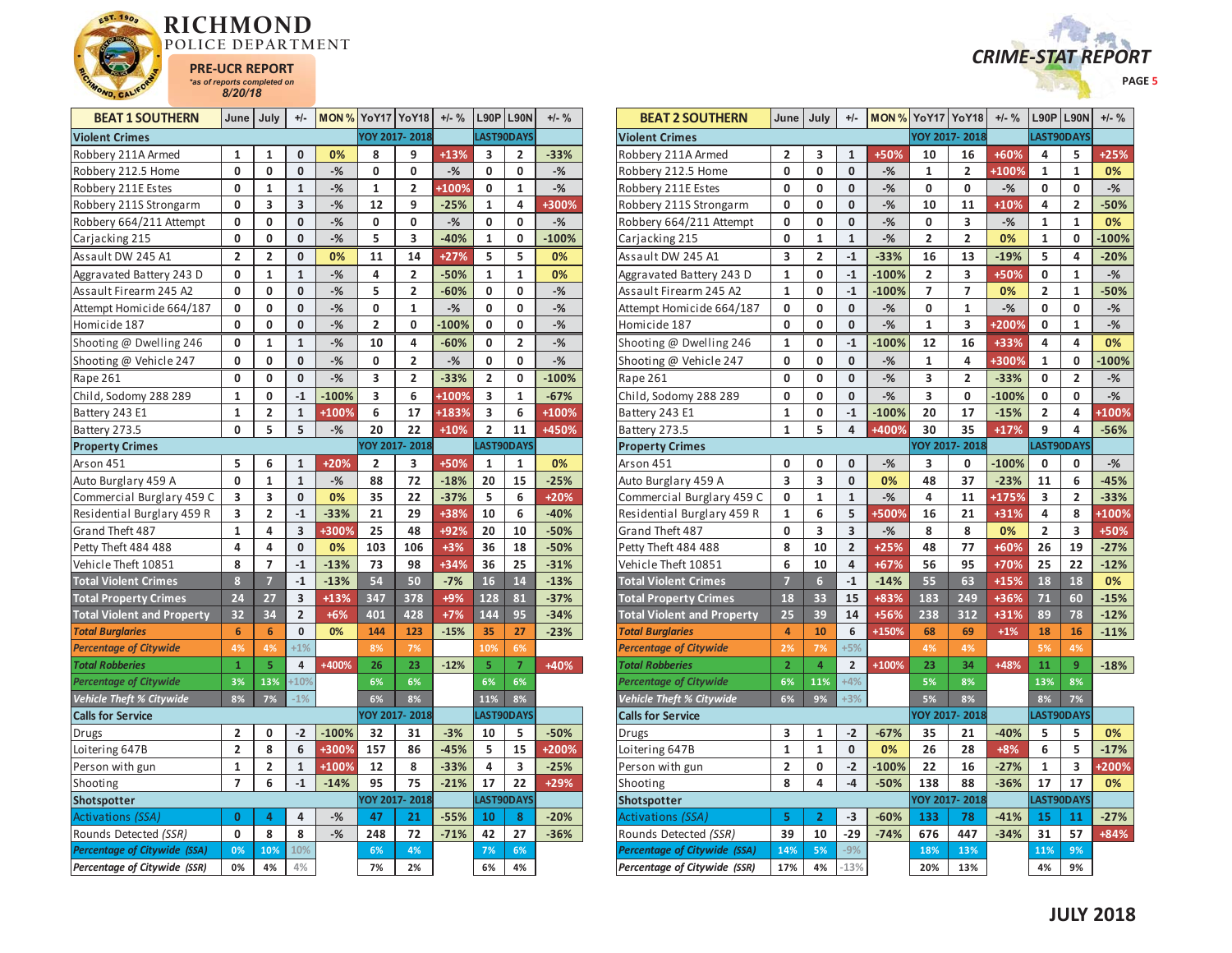

| <b>BEAT 3 SOUTHERN</b>            | June                    | July                    | $+/-$          | <b>MON % YoY17 YoY18</b> |                |               | $+/-$ % | <b>L90P L90N</b> |                | $+/-$ % | 30               |        |
|-----------------------------------|-------------------------|-------------------------|----------------|--------------------------|----------------|---------------|---------|------------------|----------------|---------|------------------|--------|
| <b>Violent Crimes</b>             |                         |                         |                |                          |                | YOY 2017-2018 |         |                  | LAST90DAYS     |         |                  |        |
| Robbery 211A Armed                | 0                       | 3                       | 3              | $-$ %                    | 24             | 20            | $-17%$  | 3                | 5              | $+67%$  | Charges<br>25    |        |
| Robbery 212.5 Home                | 0                       | $\mathbf{1}$            | $\mathbf{1}$   | $-%$                     | 0              | 5             | $-%$    | 0                | $\mathbf{1}$   | $-%$    | 20               |        |
| Robbery 211E Estes                | 0                       | 0                       | 0              | $-%$                     | 8              | 0             | $-%$    | 0                | 0              | $-$ %   |                  | 14     |
| Robbery 211S Strongarm            | $\overline{\mathbf{2}}$ | 2                       | 0              | $-100%$                  | 21             | 17            | $-19%$  | 5                | 6              | +20%    | and<br>15        |        |
| Robbery 664/211 Attempt           | 0                       | $\overline{\mathbf{c}}$ | $\overline{2}$ | $-%$                     | 5              | 5             | 0%      | $\overline{2}$   | $\overline{2}$ | 0%      | Offenses<br>10   |        |
| Carjacking 215                    | 0                       | 0                       | 0              | $-%$                     | $\mathbf{1}$   | 1             | 0%      | 0                | 0              | $-$ %   |                  |        |
| Assault DW 245 A1                 | 0                       | $\overline{2}$          | $\overline{2}$ | $-$ %                    | 25             | 31            | $+24%$  | 10               | $\overline{2}$ | $-80%$  | 5                |        |
| Aggravated Battery 243 D          | 0                       | 0                       | $\mathbf 0$    | $-\frac{9}{6}$           | 5              | 4             | $-20%$  | 0                | 0              | $-$ %   |                  |        |
| Assault Firearm 245 A2            | 0                       | 0                       | $\mathbf{0}$   | $-$ %                    | 9              | 10            | $+11%$  | 5                | 1              | $-80%$  | $\boldsymbol{0}$ |        |
| Attempt Homicide 664/187          | 0                       | 0                       | 0              | $-%$                     | $\overline{2}$ | 1             | $-50%$  | 1                | 0              | $-100%$ |                  | Beat 1 |
| Homicide 187                      | 0                       | $\mathbf{1}$            | $\mathbf{1}$   | $-$ %                    | 0              | 5             | $-%$    | 3                | $\mathbf{1}$   | $-67%$  |                  | Vio    |
| Shooting @ Dwelling 246           | 1                       | 0                       | $-1$           | $-100%$                  | 20             | 19            | $-5%$   | 5                | 4              | $-20%$  |                  |        |
| Shooting @ Vehicle 247            | $\mathbf 0$             | 0                       | $\mathbf{0}$   | $-$ %                    | 8              | 6             | $-25%$  | 4                | 0              | $-100%$ |                  |        |
| Rape 261                          | 1                       | 2                       | $\mathbf{1}$   | +100%                    | 3              | 7             | +133%   | 1                | 4              | +300%   |                  |        |
| Child, Sodomy 288 289             | 1                       | 0                       | $-1$           | $-100%$                  | 4              | 6             | +50%    | $\mathbf{1}$     | $\overline{2}$ | +100%   |                  |        |
| Battery 243 E1                    | 4                       | $\overline{\mathbf{c}}$ | $-2$           | $-50%$                   | 40             | 50            | $+25%$  | 13               | 10             | $-23%$  |                  |        |
| Battery 273.5                     | $\overline{2}$          | 3                       | $\mathbf{1}$   | +50%                     | 71             | 47            | $-34%$  | 13               | 8              | $-38%$  | <b>COMMUNI</b>   |        |
| <b>Property Crimes</b>            |                         |                         |                |                          |                | YOY 2017-2018 |         |                  | LAST90DAYS     |         |                  |        |
| Arson 451                         | 0                       | 4                       | 4              | $-%$                     | 3              | 9             | $+200%$ | 2                | 4              | +100%   |                  |        |
| Auto Burglary 459 A               | 28                      | 15                      | $-13$          | $-46%$                   | 273            | 283           | $+4%$   | 68               | 73             | $+7%$   |                  |        |
| Commercial Burglary 459 C         | 3                       | 6                       | 3              | +100%                    | 26             | 34            | $+31%$  | 12               | 11             | $-8%$   |                  |        |
| Residential Burglary 459 R        | 6                       | 6                       | $\mathbf 0$    | 0%                       | 77             | 82            | $+6%$   | 20               | 28             | +40%    |                  |        |
| Grand Theft 487                   | 3                       | 4                       | $\mathbf{1}$   | $+33%$                   | 22             | 36            | $+64%$  | 11               | 11             | 0%      |                  |        |
| Petty Theft 484 488               | 13                      | 12                      | $-1$           | $-8%$                    | 124            | 117           | $-6%$   | 24               | 32             | +33%    |                  |        |
| Vehicle Theft 10851               | 8                       | 16                      | 8              | +100%                    | 150            | 162           | $+8%$   | 44               | 36             | $-18%$  |                  |        |
| <b>Total Violent Crimes</b>       | $\overline{4}$          | 13                      | 9              | +225%                    | 107            | 112           | $+5%$   | 31               | 24             | $-23%$  |                  |        |
| <b>Total Property Crimes</b>      | 61                      | 63                      | $\overline{2}$ | $+3%$                    | 675            | 723           | $+7%$   | 181              | 195            | $+8%$   |                  |        |
| <b>Total Violent and Property</b> | 65                      | 76                      | 11             | $+17%$                   | 782            | 835           | $+7%$   | 212              | 219            | $+3%$   |                  |        |
| <b>Total Burglaries</b>           | 37                      | 27                      | $-10$          | $-27%$                   | 376            | 399           | $+6%$   | 100              | 112            | $+12%$  |                  |        |
| <b>Percentage of Citywide</b>     | 22%                     | 20%                     | $-2%$          |                          | 22%            | 24%           |         | 28%              | 25%            |         |                  |        |
| <b>Total Robberies</b>            | $\overline{2}$          | 8                       | 6              | +300%                    | 59             | 48            | $-19%$  | 10               | 14             | +40%    |                  |        |
| <b>Percentage of Citywide</b>     | 6%                      | 21%                     | $+15%$         |                          | 13%            | 12%           |         | 11%              | 13%            |         |                  |        |
| Vehicle Theft % Citywide          | 8%                      | 15%                     | $+7%$          |                          | 13%            | 13%           |         | 13%              | 12%            |         |                  |        |
| <b>Calls for Service</b>          |                         |                         |                |                          |                | YOY 2017-2018 |         |                  | LAST90DAYS     |         |                  |        |
| Drugs                             | 1                       | 1                       | 0              | 0%                       | 19             | 19            | 0%      | 1                | 4              | +300%   |                  |        |
| Loitering 647B                    | 3                       | 8                       | 5              | $+167%$                  | 39             | 54            | +38%    | 19               | 16             | $-16%$  |                  |        |
| Person with gun                   | 4                       | 3                       | $-1$           | $-25%$                   | 27             | 30            | $+11%$  | $\overline{7}$   | 8              | $+14%$  |                  |        |
| Shooting                          | 12                      | 14                      | $\overline{2}$ | $+17%$                   | 170            | 153           | $-10%$  | 40               | 31             | $-23%$  |                  |        |
| Shotspotter                       |                         |                         |                |                          |                | YOY 2017-2018 |         |                  | LAST90DAYS     |         | DADCE INK        |        |



*LAST 90 DAYS* 



**18**





*\*note: District data is allocated by beat boundaries, not assigned beats beats*

Activations *(SSA)* **143 +300% 104 84 -19% 26 8 -69%** Rounds Detected *(SSR)* **12 8 -4 -33% 666 530 -20% 159 49 -69%** *Percentage of Citywide (SSA)* **3% 10% 7% 14% 14% 19% 6%** *Percentage of Citywide (SSR)* **5% 4% -2% 20% 16% 22% 8%**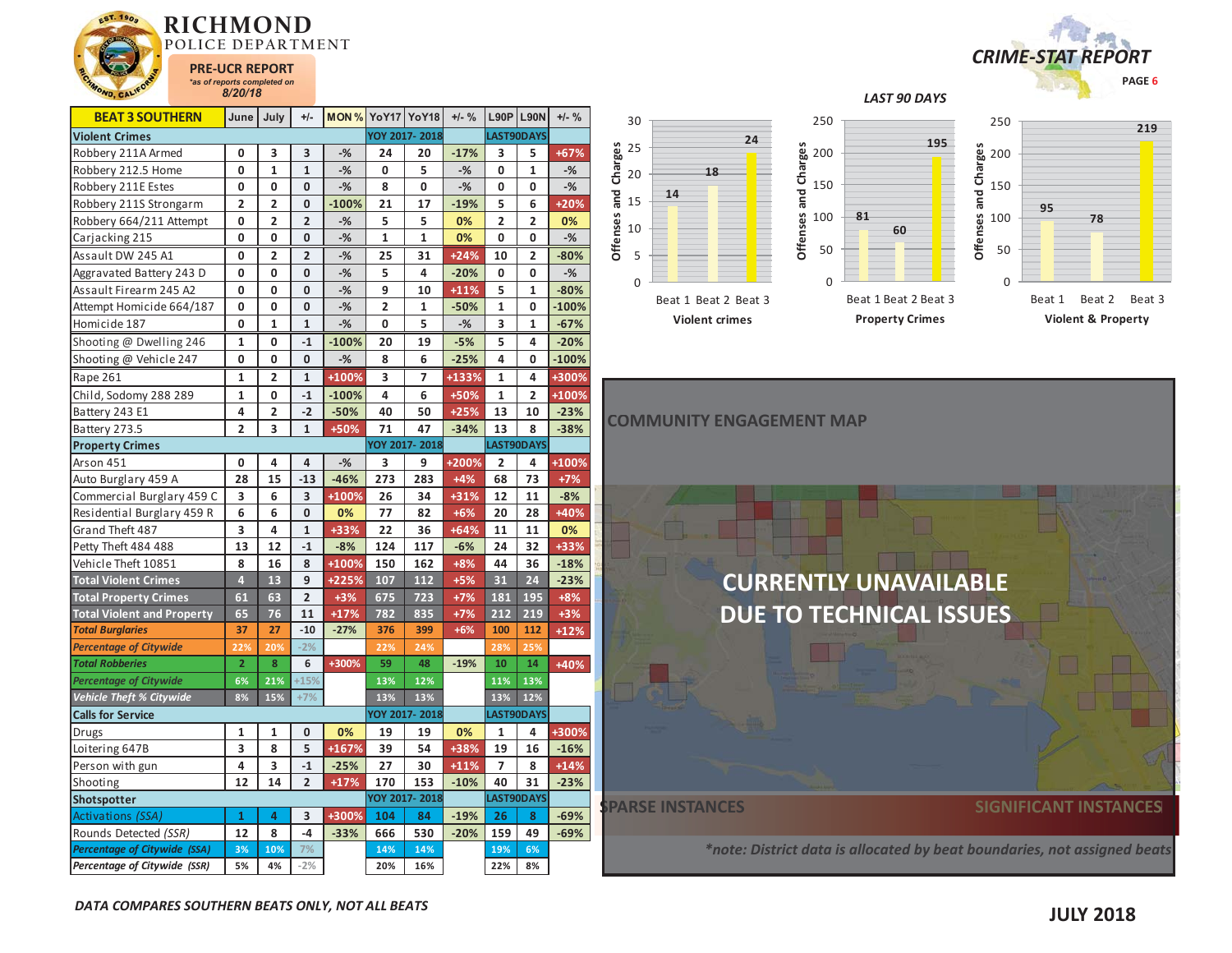



| <b>CENTRAL PART 1 CRIMES</b>      |                |                         |                |                |                |                |                |                         |                         | Jan Feb Mar Apr May Jun Jul Aug Sep Oct Nov Dec |                         |                         | <b>Month</b><br>% | 2 year                        | <b>SD</b><br>(1SD)      |                                     | YTD2017 YTD2018     | <b>YTD</b><br>% |                        | YOY2017 YOY2018 | <b>YOY</b><br>% | Last 90             | Last 90<br><b>Previous Current</b> | L90<br>% |
|-----------------------------------|----------------|-------------------------|----------------|----------------|----------------|----------------|----------------|-------------------------|-------------------------|-------------------------------------------------|-------------------------|-------------------------|-------------------|-------------------------------|-------------------------|-------------------------------------|---------------------|-----------------|------------------------|-----------------|-----------------|---------------------|------------------------------------|----------|
| <b>VIOLENT CRIMES</b>             |                |                         |                |                |                |                | <b>Monthly</b> |                         |                         |                                                 |                         |                         |                   | avg                           |                         | Quantiative statistics Year vs Year |                     |                 | 12 months vs 12 months |                 |                 | Last 90 days        |                                    |          |
| [211A] Armed Robbery              | 6              | $\overline{\mathbf{3}}$ | $\mathbf{0}$   | $\overline{ }$ | Δ              | $\overline{2}$ | 3              | $\overline{2}$          | $\mathbf{1}$            | 6                                               | $\overline{\mathbf{3}}$ | $\overline{7}$          | +50%              | $\overline{a}$                | $\overline{2}$          | 42                                  | 20                  | $-52%$          | 63                     | 39              | $-38%$          | 5                   | 9                                  | +80%     |
| [212.5] Home Robbery              | $\mathbf{0}$   | $\mathbf{0}$            | n              | n              | n              | $\mathbf{0}$   | $\mathbf 0$    | $\mathbf{0}$            | $\overline{0}$          | $\mathbf{1}$                                    | $\mathbf{0}$            | $\mathbf{0}$            | $-%$              | 0                             | $\mathbf{1}$            | $\overline{2}$                      | 0                   | $-100%$         | $\overline{7}$         | $\mathbf{1}$    | $-86%$          | 0                   | 0                                  | $-%$     |
| [211E] Estes Robbery              | $\overline{0}$ | $\mathbf{0}$            | $\overline{1}$ |                | n              | $\Omega$       | $\mathbf 0$    | $\mathbf{0}$            | $\overline{0}$          | $\bf{0}$                                        | $\mathbf{1}$            | $\mathbf{1}$            | $-$ %             | 0                             | 0                       | $\overline{2}$                      | $\overline{2}$      | 0%              | $\overline{2}$         | 4               | +100%           | $\overline{2}$      | $\mathbf 0$                        | $-100%$  |
| [211S] Strongarm Robbery          | 3              | Δ                       | $\overline{2}$ |                | Δ              | 7              | $\overline{a}$ | $\overline{\mathbf{3}}$ | 5                       | $\overline{7}$                                  | 8                       | 5                       | $-43%$            | 5                             | 2                       | 33                                  | 31                  | -6%             | 54                     | 59              | $+9%$           | 13                  | 15                                 | $+15%$   |
| [664/211] Attempted Robbery       | $\mathbf{1}$   | 1                       | ŋ              |                |                | 1              | $\overline{2}$ | $\mathbf{0}$            | $\overline{0}$          | $\overline{0}$                                  | $\mathbf{0}$            | $\mathbf{0}$            | +100%             | $\mathbf{1}$                  | $\mathbf{1}$            | 8                                   | $\overline{7}$      | $-13%$          | 10                     | $\overline{7}$  | $-30%$          | $\mathbf{1}$        | 5                                  | +400%    |
| [215] Carjacking                  | 1              | $\overline{1}$          |                |                |                | 1              | $\overline{2}$ | $\mathbf{0}$            | $\mathbf{1}$            | $\overline{0}$                                  | $\mathbf{1}$            | $\Omega$                | +100%             | 1                             | $\mathbf{1}$            | $\overline{7}$                      | 8                   | $+14%$          | 14                     | 10              | $-29%$          | 3                   | 4                                  | +33%     |
| [245 A1] Assault D. Weapon        | 9              | 9                       | 6              |                |                | 9              | 8              | $\overline{7}$          | 6                       | 6                                               | 9                       | $\overline{2}$          | $-11%$            | 6                             | $\overline{2}$          | 33                                  | 52                  | +58%            | 56                     | 82              | +46%            | 21                  | 22                                 | $+5%$    |
| [243 D] Aggravated Battery        | $\mathbf{1}$   | $\overline{1}$          |                |                | n              | 2              | 3              | $\mathbf{1}$            | $\mathbf{1}$            | $\overline{0}$                                  | $\mathbf{0}$            | $\Omega$                | +50%              | $\mathbf{1}$                  | $\mathbf{1}$            | 5                                   | 11                  | +120%           | 10                     | 13              | +30%            | 5                   | 5                                  | 0%       |
| [245 A2] Assault with Firearm     | 5              | 3                       | 3              |                | 3              | $\Omega$       | 3              | $\overline{2}$          | $\overline{1}$          | 5                                               | $\overline{2}$          | 5                       | $-$ %             | 3                             | $\mathbf{1}$            | 20                                  | 19                  | $-5%$           | 37                     | 34              | $-8%$           | 8                   | 6                                  | $-25%$   |
| [664/187] Attempted Homicide      | $\mathbf 0$    |                         | n              |                | n              | $\Omega$       | $\overline{1}$ | $\mathbf{0}$            | $\overline{0}$          | $\overline{0}$                                  | $\mathbf{0}$            | $\Omega$                | $-$ %             | 0                             | $\Omega$                | $\mathbf{1}$                        | $\overline{2}$      | +100%           | 3                      | $\overline{2}$  | $-33%$          | 1                   | 1                                  | 0%       |
| [187] Homicide                    | $\bf{0}$       | $\Omega$                | በ              |                |                | $\overline{1}$ | $\mathbf 0$    | $\mathbf{0}$            | $\overline{0}$          | $\overline{0}$                                  | $\mathbf{1}$            | $\bf{0}$                | $-100%$           | 0                             | $\Omega$                | 3                                   | $\overline{2}$      | $-33%$          | 5                      | 3               | $-40%$          | 0                   | 2                                  | $-%$     |
| [246] Shooting @ Dwelling         | 9              |                         |                |                |                |                | $\overline{a}$ | 7                       | $\overline{\mathbf{3}}$ | 5                                               | $\overline{a}$          | $\overline{a}$          | +33%              | 4                             | 3                       | 24                                  | 25                  | $+4%$           | 52                     | 46              | $-12%$          | 7                   | 9                                  | +29%     |
| [247] Shooting @ Vehicle          | $\overline{2}$ |                         |                |                |                |                |                | $\overline{2}$          | $\overline{0}$          | $\bf{0}$                                        | 1                       | $\overline{2}$          | +100%             | 1                             | $\mathbf{1}$            | 5                                   | 8                   | +60%            | 10                     | 13              | +30%            | 3                   | 3                                  | 0%       |
| [261] Rape                        | $\Omega$       | 1                       |                |                |                | $\mathbf{0}$   | $\Omega$       | $\mathbf{0}$            | $\overline{0}$          | $\overline{0}$                                  | $\mathbf{0}$            | $\mathbf{1}$            | $-$ %             | $\mathbf{1}$                  | $\mathbf{1}$            | 10                                  | 4                   | $-60%$          | 13                     | 5               | $-62%$          | 3                   | $\mathbf{1}$                       | $-67%$   |
| [288, 289] Child, Sodomy          | $\overline{2}$ | $\Omega$                | n              |                | ٩              |                | 3              | $\overline{\mathbf{3}}$ | $\overline{0}$          | $\bf{0}$                                        | $\overline{\mathbf{3}}$ | 5                       | +200%             | $\mathbf{1}$                  | $\mathbf{1}$            | 8                                   | 11                  | +38%            | 12                     | 22              | +83%            | $\overline{2}$      | $\overline{\mathbf{z}}$            | +250%    |
| [243 E1] Domestic Battery         | 6              | 5.                      | 11             |                |                | $\overline{2}$ | 5              | $\mathbf{1}$            | $\overline{a}$          | $\overline{\mathbf{3}}$                         | $\overline{\mathbf{3}}$ | 12                      | +150%             | 5                             | 3                       | 30                                  | 43                  | +43%            | 58                     | 66              | $+14%$          | 21                  | 16                                 | $-24%$   |
| [273.5] Domestic Battery          | 8              | $\overline{ }$          |                |                | 5              | 10             | 9              | 8                       | 5                       | 9                                               | 13                      | <b>10</b>               | $-10%$            | 9                             | 4                       | 51                                  | 46                  | $-10%$          | 125                    | 91              | $-27%$          | 14                  | 24                                 | $+71%$   |
| <b>PROPERTY CRIMES</b>            |                |                         |                |                |                |                | <b>Monthly</b> |                         |                         |                                                 |                         |                         |                   | <b>Quantiative statistics</b> |                         | <b>Year vs Year</b>                 |                     |                 | 12 months vs 12 months |                 |                 | Last 90 days        |                                    |          |
| [451] Arson                       | $\overline{2}$ | 1                       | $\overline{2}$ |                | 1              | 3              | $\overline{0}$ | $\overline{2}$          | $\overline{\mathbf{3}}$ | 3                                               | $\overline{2}$          | $\mathbf{1}$            | $-100%$           | $\overline{2}$                | $\mathbf{1}$            | 10                                  | 12                  | $+20%$          | 17                     | 23              | +35%            | 6                   | 4                                  | $-33%$   |
| [459A] Auto Burglary              | 14             | 10                      | 15             |                |                | 10             | 14             | 11                      | 13                      | 9                                               | 11                      | 21                      | +40%              | 14                            | $\overline{\mathbf{4}}$ | 88                                  | 77                  | $-13%$          | 182                    | 142             | $-22%$          | 32                  | 31                                 | $-3%$    |
| [459C] Commercial Burglary        | 3              | $\overline{2}$          | Ō              |                | $\Omega$       | $\overline{2}$ | $\mathbf 0$    | $\mathbf{1}$            | $\overline{0}$          | $\bf{0}$                                        | $\mathbf{0}$            | $\mathbf{1}$            | $-100%$           | $\mathbf{1}$                  | $\mathbf{1}$            | 11                                  | $\overline{7}$      | $-36%$          | 18                     | 9               | $-50%$          | $\overline{2}$      | $\overline{\mathbf{2}}$            | 0%       |
| [459R] Residential Burglary       | 5              | $\mathbf{1}$            | 11             |                | 6              | $\overline{2}$ | $\overline{2}$ | 10                      | $\overline{2}$          | $\overline{\mathbf{3}}$                         | $\overline{7}$          | $\overline{\mathbf{3}}$ | 0%                | 5                             | 3                       | 47                                  | 33                  | $-30%$          | 70                     | 58              | $-17%$          | 18                  | 10                                 | $-44%$   |
| [487] Grand Theft                 | 9              | 4                       | 3              |                | 3              | 3              | 7              | $\overline{a}$          | $\overline{a}$          | 9                                               | $\overline{2}$          | $\overline{a}$          | +133%             | 5                             | $\overline{2}$          | 35                                  | 33                  | $-6%$           | 54                     | 56              | +4%             | 11                  | 13                                 | +18%     |
| [484G/488/484] Petty Theft        | 10             | 12                      | 18             | $\overline{7}$ | 15             | 10             | 21             | 17                      | 18                      | 23                                              | 15                      | 20                      | +110%             | 16                            | 4                       | 128                                 | 93                  | $-27%$          | 200                    | 186             | $-7%$           | 37                  | 46                                 | $+24%$   |
| [10851] Vehicle Theft             | 50             | 35                      | 46             | 37             | 34             | 35             | 22             | 17                      | 28                      | 42                                              | 27                      | 33 <sup>3</sup>         | $-37%$            | 30                            | 9                       | 191                                 | 259                 | +36%            | 316                    | 406             | +28%            | 118                 | 91                                 | $-23%$   |
| <b>Total Violent Crimes</b>       | 28             | 24                      | 15             | 25             | 24             | 24             | 29             | 18                      | 15                      | 25                                              | 28                      | 26                      | $+21%$            | 24                            | 4                       | 174                                 | 169                 | $-3%$           | 286                    | 281             | $-2%$           | 64                  | 77                                 | +20%     |
| <b>Total Property Crimes</b>      | 93             | 65                      | 95             | 64             | 66             | 65             | 66             | 62                      | 68                      | 89                                              | 64                      | 83                      | $+2%$             | 72                            | 10                      | 510                                 | 514                 | $+1%$           | 857                    | 880             | $+3%$           | 224                 | 197                                | $-12%$   |
| <b>Total Violent and Property</b> | 121            | 20                      | 110            |                | $89 - 90$      | 89             | $-95$          | 80                      |                         | 83 114                                          |                         | $-92$ 109               | $+7%$             | 96                            | 11                      | 684                                 | 683                 | $-0%$           | 1.143                  | 1.161           | $+2%$           | 288                 | 274                                | $-5%$    |
| <b>Total Aggravated Assaults</b>  | 15             | 14                      | 10             | 11             | $\overline{9}$ | 12             | <b>15</b>      | 10                      | 8                       | 11                                              | 12                      | $\overline{7}$          | $+25%$            | 10                            | 3                       | 62                                  | 86                  | +39%            | 111                    | 134             | +21%            | 35                  | 36                                 | $+3%$    |
| <b>Total Burglaries</b>           | 22             | 13                      | 26             | 13             | 13             | 14             | <b>16</b>      | 22                      | 15                      | 12                                              | 18                      | 25                      | $+14%$            | 20                            | 5                       | 146                                 | 117                 | $-20%$          | 270                    | 209             | $-23%$          | 52                  | 43                                 | $-17%$   |
| <b>Total Robberies</b>            | 11             | 9                       | 4              | 11             | 11             | 11             | 11             | 5                       |                         | 14                                              | 13                      | 13                      | 0%                | 11                            | 3                       | 94                                  | 68                  | $-28%$          | 150                    | 120             | $-20%$          | 24                  | 33                                 | +38%     |
|                                   |                |                         |                |                |                |                |                |                         |                         |                                                 |                         |                         |                   |                               |                         |                                     |                     |                 |                        |                 |                 |                     |                                    |          |
| <b>CALLS FOR SERVICE</b>          |                |                         |                |                |                | <b>Monthly</b> |                |                         |                         |                                                 |                         |                         |                   | <b>Quantiative statistics</b> |                         |                                     | <b>Year vs Year</b> |                 | 12 months vs 12 months |                 |                 | Last 90 days        |                                    |          |
| Drugs                             | 9              | 5                       | 20             | 16             | 11             | 5              | 9              | $\overline{7}$          | 10                      | 8                                               | $\overline{7}$          | $\overline{7}$          | +80%              | 8                             | 4                       | 43                                  | 75                  | $+74%$          | 81                     | 114             | +41%            | 41                  | 25                                 | $-39%$   |
| Loitering 647B                    | 13             | 10                      | 11             | 17             | 22             | 20             | 13             | 19                      | 13                      | 18                                              | 9                       | 9                       | $-35%$            | 15                            | 5                       | 129                                 | 106                 | $-18%$          | 176                    | 174             | $-1%$           | 38                  | 55                                 | +45%     |
| Person with gun                   | $\overline{4}$ | 4                       | 4              | 12             | 8              | 6              | 9              | $\overline{a}$          | $\overline{3}$          | 6                                               | 5                       | 3                       | +50%              | $\overline{7}$                | 3                       | 43                                  | 47                  | $+9%$           | 88                     | 68              | $-23%$          | 20                  | 23                                 | $+15%$   |
| Shooting                          | 55             | 28                      | 33             | 30             | 43             | 43             | 35             | 35                      | 24                      | 41                                              | 38                      | 43                      | $-19%$            | 38                            | 11                      | 262                                 | 267                 | $+2%$           | 471                    | 448             | $-5%$           | 91                  | 121                                | +33%     |
| <b>SHOTSPOTTER</b>                |                |                         |                |                |                | Monthly        |                |                         |                         |                                                 |                         |                         |                   | <b>Quantiative statistics</b> |                         |                                     | <b>Year vs Year</b> |                 | 12 months vs 12 months |                 |                 | <b>Last 90 days</b> |                                    |          |
| Activations                       | 35             | 17                      | 22 24          |                |                | 31 25          |                | 25 18                   | 20                      | 34                                              | 23                      | 26                      | 0%                | 26                            | 8                       | 174                                 | 179                 | $+3%$           | 334                    | 300             | $-10%$          | 63                  | 81                                 | +29%     |
| Rounds Detected                   |                |                         |                |                |                |                |                |                         |                         | 223 149 157 93 102 142 136 117 106 144 91 182   |                         |                         | $-4%$             | 144                           | 62                      | 898                                 | 1.002               | $+12%$          | 1.819                  | 1.642           | $-10%$          | 399                 | 380                                | $-5%$    |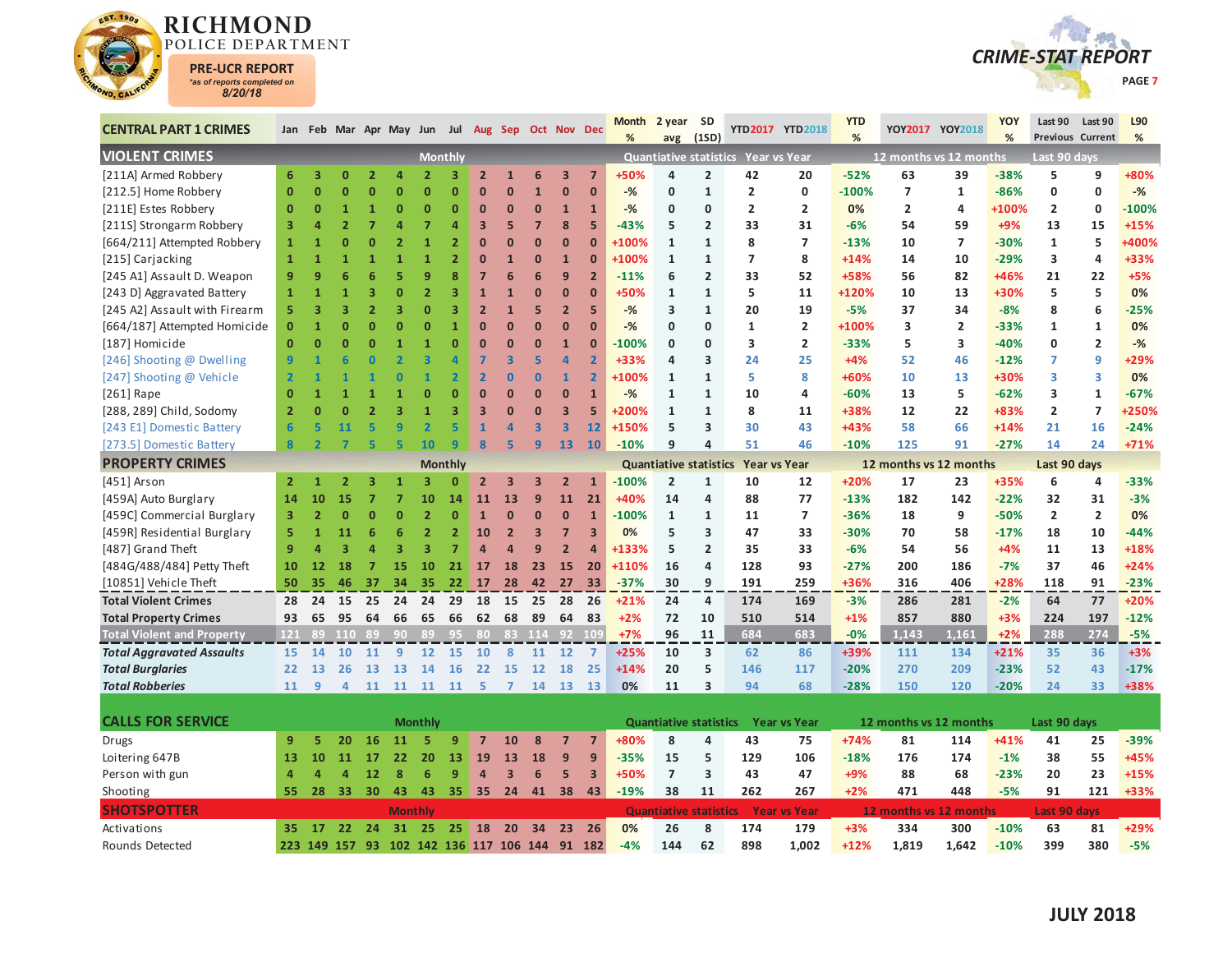



| <b>BEAT 4 CENTRAL</b>               | June                    | July           | $+/-$        | <b>MON % YoY17 YoY18</b> |              |               | $+/-$ % | L90P         | <b>L90N</b>  | $+/-$ % |
|-------------------------------------|-------------------------|----------------|--------------|--------------------------|--------------|---------------|---------|--------------|--------------|---------|
| <b>Violent Crimes</b>               |                         |                |              |                          |              | YOY 2017-2018 |         |              | LAST90DAYS   |         |
| Robbery 211A Armed                  | 0                       | 2              | 2            | $-%$                     | 23           | 19            | $-17%$  | 2            | 3            | +50%    |
| Robbery 212.5 Home                  | 0                       | 0              | 0            | $-%$                     | 2            | 0             | $-100%$ | 0            | 0            | $-%$    |
| Robbery 211 Estes                   | 0                       | 0              | 0            | $-%$                     | 0            | $\mathbf{1}$  | $-%$    | 0            | 0            | $-$ %   |
| Robbery 211S Strongarm              | 1                       | 0              | $-1$         | $-100%$                  | 28           | 20            | $-29%$  | 4            | 2            | $-50%$  |
| Robbery 664/211 Attempt             | 0                       | $\mathbf 0$    | 0            | $-$ %                    | $\mathbf{1}$ | 1             | 0%      | 0            | 0            | $-%$    |
| Carjacking 215                      | 0                       | 0              | 0            | $-%$                     | 3            | 3             | 0%      | 3            | 0            | $-100%$ |
| Assault DW 245 A1                   | 1                       | 1              | 0            | 0%                       | 13           | 25            | +92%    | 10           | 3            | $-70%$  |
| Aggravated Battery 243 D            | 0                       | 0              | 0            | $-%$                     | 3            | $\mathbf{1}$  | $-67%$  | 1            | 0            | $-100%$ |
| Assault Firearm 245 A2              | 0                       | $\mathbf{1}$   | $\mathbf{1}$ | $-%$                     | $\mathbf{1}$ | 10            | +900%   | 3            | $\mathbf{1}$ | $-67%$  |
| Attempt Homicide 664/187            | 0                       | 0              | 0            | $-%$                     | 0            | 0             | $-%$    | 0            | 0            | $-%$    |
| Homicide 187                        | 0                       | 0              | 0            | $-%$                     | 0            | 0             | $-$ %   | 0            | 0            | $-%$    |
| Shooting @ Dwelling 246             | $\mathbf{1}$            | $\overline{2}$ | $\mathbf{1}$ | +100%                    | 19           | 19            | 0%      | 4            | 4            | 0%      |
| Shooting @ Vehicle 247              | $\mathbf{1}$            | $\overline{2}$ | $\mathbf{1}$ | +100%                    | 4            | 6             | +50%    | 0            | 3            | $-%$    |
| Rape 261                            | 0                       | 0              | 0            | $-%$                     | 8            | 3             | $-63%$  | 1            | 0            | $-100%$ |
| Child, Sodomy 288 289               | $\mathbf{1}$            | $\mathbf{0}$   | $-1$         | $-100%$                  | 6            | 6             | 0%      | $\mathbf{1}$ | $\mathbf{1}$ | 0%      |
| Battery 243 E1                      | 1                       | 0              | $-1$         | $-100%$                  | 15           | 18            | $+20%$  | 6            | 3            | $-50%$  |
| Battery 273.5                       | 4                       | 4              | 0            | 0%                       | 33           | 29            | $-12%$  | 7            | 8            | $+14%$  |
| <b>Property Crimes</b>              |                         |                |              |                          |              | YOY 2017-2018 |         |              | LAST90DAYS   |         |
| Arson 451                           | 2                       | 2              | 0            | 0%                       | 5            | 11            | +120%   | 3            | 4            | $+33%$  |
| Auto Burglary 459 A                 | $\mathbf{1}$            | 5              | 4            | +400%                    | 36           | 46            | $+28%$  | 11           | 10           | $-9%$   |
| Commercial Burglary 459 C           | 1                       | 0              | $-1$         | $-100%$                  | 4            | 3             | $-25%$  | 1            | $\mathbf{1}$ | 0%      |
| Residential Burglary 459 R          | 0                       | $\mathbf{1}$   | $\mathbf{1}$ | $-%$                     | 25           | 16            | $-36%$  | 5            | 4            | $-20%$  |
| Grand Theft 487                     | 0                       | 1              | $\mathbf{1}$ | $-%$                     | 17           | 10            | $-41%$  | 4            | 2            | $-50%$  |
| Petty Theft 484 488                 | 4                       | 4              | 0            | 0%                       | 62           | 51            | $-18%$  | 10           | 8            | $-20%$  |
| Vehicle Theft 10851                 | 12                      | 4              | -8           | $-67%$                   | 119          | 141           | +18%    | 42           | 26           | $-38%$  |
| <b>Total Violent Crimes</b>         | $\overline{\mathbf{3}}$ | $\overline{4}$ | $\mathbf{1}$ | +33%                     | 88           | 89            | $+1%$   | 25           | 10           | $-60%$  |
| <b>Total Property Crimes</b>        | 20                      | 17             | $-3$         | $-15%$                   | 268          | 278           | $+4%$   | 76           | 55           | $-28%$  |
| <b>Total Violent and Property</b>   | 23                      | 21             | $-2$         | $-9%$                    | 356          | 367           | $+3%$   | 101          | 65           | $-36%$  |
| <b>Total Burglaries</b>             | $\overline{\mathbf{c}}$ | 6              | 4            | +200%                    | 65           | 65            | 0%      | 17           | 15           | $-12%$  |
| <b>Percentage of Citywide</b>       | 1%                      | 4%             | $+3%$        |                          | 4%           | 4%            |         | 5%           | 3%           |         |
| <b>Total Robberies</b>              | $\overline{1}$          | $\overline{2}$ | $\mathbf{1}$ | $+100%$                  | 57           | 44            | $-23%$  | 9            | 5            | $-44%$  |
| <b>Percentage of Citywide</b>       | 3%                      | 5%             | $+2%$        |                          | 12%          | 11%           |         | 10%          | 5%           |         |
| Vehicle Theft % Citywide            | 12%                     | 4%             | $-8%$        |                          | 10%          | 12%           |         | 13%          | 9%           |         |
| <b>Calls for Service</b>            |                         |                |              |                          |              | YOY 2017-2018 |         |              | LAST90DAYS   |         |
| <b>Drugs</b>                        | 3                       | 1              | $-2$         | $-67%$                   | 4            | 26            | +550%   | 13           | 7            | $-46%$  |
| Loitering 647B                      | 5                       | 5              | 0            | 0%                       | 28           | 30            | $+7%$   | 8            | 16           | +100%   |
| Person with gun                     | 4                       | 3              | $-1$         | $-25%$                   | 31           | 14            | $-55%$  | $\mathbf{1}$ | 10           | +900%   |
| Shooting                            | 16                      | 11             | $-5$         | $-31%$                   | 129          | 130           | $+1%$   | 24           | 33           | +38%    |
| Shotspotter                         |                         |                |              |                          |              | YOY 2017-2018 |         |              | LAST90DAYS   |         |
| Activations (SSA)                   | $\overline{7}$          | $\overline{7}$ | 0            | 0%                       | 80           | 87            | +9%     | 18           | 17           | $-6%$   |
| Rounds Detected (SSR)               | 39                      | 35             | $-4$         | $-10%$                   | 378          | 455           | +20%    | 120          | 82           | $-32%$  |
| <b>Percentage of Citywide (SSA)</b> | 19%                     | 17%            | $-2%$        |                          | 11%          | 15%           |         | 13%          | 14%          |         |
| Percentage of Citywide (SSR)        | 17%                     | 15%            | $-2%$        |                          | 11%          | 14%           |         | 17%          | 13%          |         |

| <b>BEAT 5 CENTRAL</b>               | June                    | July           | $+/-$          | MON%    |                         | YoY17 YoY18          | $+/-$ % |                | $L90P$   L90N  | $+/-$ % |
|-------------------------------------|-------------------------|----------------|----------------|---------|-------------------------|----------------------|---------|----------------|----------------|---------|
| <b>Violent Crimes</b>               |                         |                |                |         |                         | YOY 2017-2018        |         |                | LAST90DAYS     |         |
| Robbery 211A Armed                  | 1                       | 0              | $-1$           | $-100%$ | 18                      | 9                    | $-50%$  | 3              | 2              | $-33%$  |
| Robbery 212.5 Home                  | 0                       | 0              | 0              | $-%$    | 2                       | 0                    | $-100%$ | 0              | 0              | $-%$    |
| Robbery 211 Estes                   | 0                       | 0              | 0              | $-$ %   | 0                       | $\mathbf{1}$         | $-$ %   | $\mathbf{1}$   | 0              | $-100%$ |
| Robbery 211S Strongarm              | $\overline{2}$          | 1              | $-1$           | $-50%$  | 6                       | 13                   | +117%   | 5              | 4              | $-20%$  |
| Robbery 664/211 Attempt             | 0                       | $\mathbf 1$    | $\mathbf{1}$   | $-$ %   | $\overline{\mathbf{c}}$ | 1                    | $-50%$  | 0              | 1              | $-%$    |
| Carjacking 215                      | 0                       | 1              | $\mathbf{1}$   | $-$ %   | 4                       | 4                    | 0%      | 0              | 2              | $-$ %   |
| Assault DW 245 A1                   | 3                       | 3              | 0              | 0%      | 16                      | 21                   | +31%    | 4              | 8              | +100%   |
| Aggravated Battery 243 D            | 0                       | 0              | 0              | $-$ %   | 3                       | 1                    | $-67%$  | 1              | 0              | $-100%$ |
| Assault Firearm 245 A2              | 0                       | 0              | 0              | $-$ %   | 16                      | 10                   | $-38%$  | $\overline{2}$ | 3              | +50%    |
| Attempt Homicide 664/187            | 0                       | 1              | $\mathbf{1}$   | $-$ %   | 3                       | 2                    | $-33%$  | 1              | 1              | 0%      |
| Homicide 187                        | 0                       | 0              | 0              | $-%$    | $\overline{2}$          | $\overline{2}$       | 0%      | 0              | 1              | $-$ %   |
| Shooting @ Dwelling 246             | $\mathbf{1}$            | $\mathbf{1}$   | 0              | 0%      | 17                      | 19                   | $+12%$  | 5              | $\overline{2}$ | $-60%$  |
| Shooting @ Vehicle 247              | 0                       | 0              | 0              | $-$ %   | 3                       | $\overline{2}$       | $-33%$  | $\mathbf{1}$   | 0              | $-100%$ |
| Rape 261                            | 0                       | 0              | 0              | $-$ %   | 1                       | 1                    | 0%      | 1              | 0              | $-100%$ |
| Child, Sodomy 288 289               | 0                       | 1              | $\mathbf{1}$   | $-%$    | $\overline{2}$          | 4                    | +100%   | 1              | 1              | 0%      |
| Battery 243 E1                      | $\mathbf{1}$            | $\mathbf{1}$   | 0              | 0%      | 20                      | 16                   | $-20%$  | 5              | 3              | $-40%$  |
| Battery 273.5                       | 5                       | 0              | $-5$           | $-100%$ | 34                      | 24                   | $-29%$  | $\overline{2}$ | 9              | +350%   |
| <b>Property Crimes</b>              |                         |                |                |         |                         | YOY 2017-2018        |         |                | LAST90DAYS     |         |
| Arson 451                           | 0                       | 0              | 0              | $-$ %   | 6                       | 8                    | +33%    | 3              | 1              | $-67%$  |
| Auto Burglary 459 A                 | $\mathbf{1}$            | $\overline{2}$ | $\mathbf{1}$   | +100%   | 31                      | 29                   | $-6%$   | 10             | 4              | $-60%$  |
| Commercial Burglary 459 C           | $\mathbf 1$             | 0              | $-1$           | $-100%$ | $\overline{7}$          | 3                    | $-57%$  | 1              | 1              | 0%      |
| Residential Burglary 459 R          | 0                       | 1              | $\mathbf{1}$   | $-$ %   | 21                      | 14                   | $-33%$  | 3              | 1              | $-67%$  |
| Grand Theft 487                     | 1                       | $\overline{2}$ | $\mathbf{1}$   | +100%   | 17                      | 16                   | $-6%$   | 3              | 3              | 0%      |
| Petty Theft 484 488                 | $\overline{\mathbf{c}}$ | 6              | 4              | +200%   | 35                      | 41                   | $+17%$  | 10             | 10             | 0%      |
| Vehicle Theft 10851                 | 10                      | 9              | $-1$           | $-10%$  | 78                      | 119                  | +53%    | 39             | 32             | $-18%$  |
| <b>Total Violent Crimes</b>         | $6\overline{6}$         | 8              | $\overline{2}$ | +33%    | 75                      | 69                   | $-8%$   | 19             | 23             | $+21%$  |
| <b>Total Property Crimes</b>        | 15                      | 20             | 5              | +33%    | 195                     | 230                  | +18%    | 69             | 52             | $-25%$  |
| <b>Total Violent and Property</b>   | 21                      | 28             | 7              | +33%    | 270                     | 299                  | $+11%$  | 88             | 75             | $-15%$  |
| <b>Total Burglaries</b>             | $\overline{2}$          | 3              | $\mathbf 1$    | +50%    | 59                      | 46                   | $-22%$  | 14             | 6              | $-57%$  |
| <b>Percentage of Citywide</b>       | 1%                      | 2%             | $+1%$          |         | 3%                      | 3%                   |         | 4%             | 1%             |         |
| <b>Total Robberies</b>              | 3                       | 3              | 0              | 0%      | 32                      | 28                   | $-13%$  | 9              | 9              | 0%      |
| <b>Percentage of Citywide</b>       | 9%                      | 8%             | $-1%$          |         | 7%                      | 7%                   |         | 10%            | 8%             |         |
| Vehicle Theft % Citywide            | 10%                     | 8%             | $-1%$          |         | 7%                      | 10%                  |         | 12%            | 11%            |         |
| <b>Calls for Service</b>            |                         |                |                |         |                         | <b>YOY 2017-2018</b> |         |                | LAST90DAYS     |         |
| Drugs                               | 0                       | 0              | 0              | $-$ %   | 31                      | 26                   | $-16%$  | 11             | 3              | $-73%$  |
| Loitering 647B                      | $\mathbf{1}$            | $\overline{2}$ | $\mathbf{1}$   | +100%   | 35                      | 31                   | $-11%$  | 3              | 4              | +33%    |
| Person w/ Gun                       | 1                       | 0              | $-1$           | $-100%$ | 21                      | 14                   | $-33%$  | 5              | 5              | 0%      |
| Shooting                            | 14                      | 11             | $-3$           | $-21%$  | 176                     | 167                  | $-5%$   | 35             | 49             | +40%    |
| Shotspotter                         |                         |                |                |         |                         | YOY 2017-2018        |         |                | LAST90DAYS     |         |
| <b>Activations (SSA)</b>            | 12                      | 11             | $-1$           | $-8%$   | 146                     | 141                  | $-3%$   | 30             | 43             | +43%    |
| Rounds Detected (SSR)               | 57                      | 48             | $-9$           | $-16%$  | 892                     | 748                  | $-16%$  | 201            | 174            | $-13%$  |
| <b>Percentage of Citywide (SSA)</b> | 33%                     | 27%            | $-7%$          |         | 20%                     | 24%                  |         | 22%            | 35%            |         |
| Percentage of Citywide (SSR)        | 25%                     | 21%            | $-4%$          |         | 26%                     | 22%                  |         | 28%            | 28%            |         |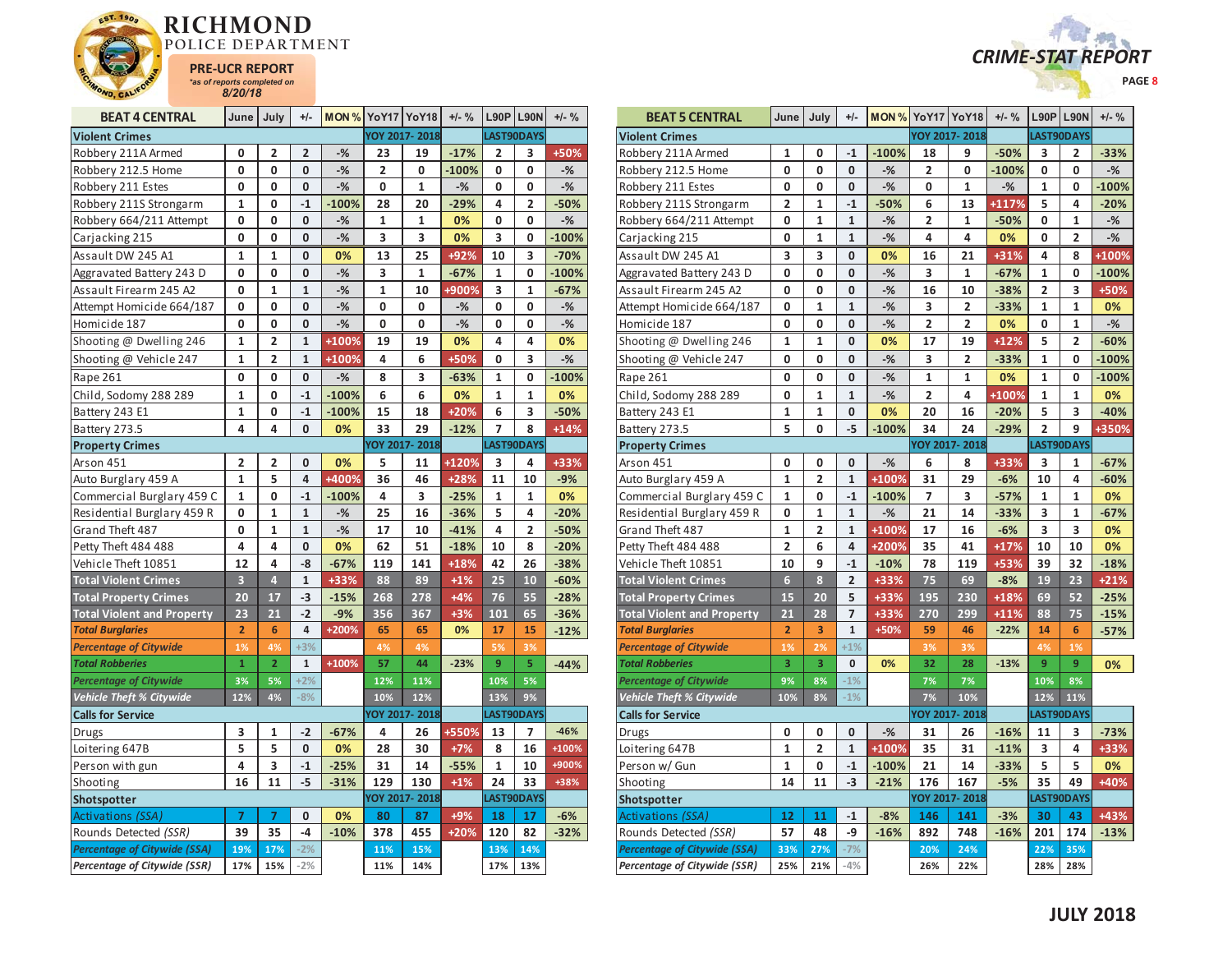



| <b>DEAT O CEIVINAL</b>              |                         | June   July             | $T/-$          |         |                |               | $T/- 70$ |                         | <b>LAOL</b> FAOIA       | $T/- 70$ | 50                         |
|-------------------------------------|-------------------------|-------------------------|----------------|---------|----------------|---------------|----------|-------------------------|-------------------------|----------|----------------------------|
| <b>Violent Crimes</b>               |                         |                         |                |         |                | YOY 2017-2018 |          |                         | LAST90DAYS              |          |                            |
| Robbery 211A Armed                  | 1                       | 1                       | 0              | 0%      | 22             | 10            | $-55%$   | 0                       | 4                       | $-$ %    | 40                         |
| Robbery 212.5 Home                  | 0                       | 0                       | 0              | $-%$    | 3              | 1             | $-67%$   | 0                       | 0                       | $-%$     |                            |
| Robbery 211 Estes                   | 0                       | 0                       | 0              | $-%$    | $\overline{2}$ | 3             | $-%$     | 1                       | 0                       | $-100%$  | 30                         |
| Robbery 211S Strongarm              | 4                       | 3                       | $-1$           | $-25%$  | 20             | 27            | +35%     | 5                       | 9                       | +80%     |                            |
| Robbery 664/211 Attempt             | 1                       | 1                       | 0              | 0%      | 7              | 5             | $-29%$   | 0                       | 4                       | $-$ %    | Offenses and Charges<br>20 |
| Carjacking 215                      | 1                       | 1                       | 0              | 0%      | 7              | 3             | $-57%$   | 0                       | 2                       | $-$ %    |                            |
| Assault DW 245 A1                   | 5                       | 4                       | $-1$           | $-20%$  | 26             | 29            | $+12%$   | $\overline{7}$          | 11                      | +57%     | 10                         |
| Aggravated Battery 243 D            | $\overline{\mathbf{c}}$ | 3                       | $\mathbf{1}$   | +50%    | 4              | 11            | +175%    | 3                       | 5                       | +67%     | $\mathbf 0$                |
| Assault Firearm 245 A2              | 0                       | $\overline{2}$          | $\overline{2}$ | $-%$    | 20             | 14            | $-30%$   | 3                       | $\overline{2}$          | $-33%$   |                            |
| Attempt Homicide 664/187            | 0                       | 0                       | 0              | $-%$    | 0              | $\mathbf 1$   | $-$ %    | 0                       | 0                       | $-$ %    |                            |
| Homicide 187                        | 0                       | 0                       | 0              | $-$ %   | $\overline{2}$ | 0             | $-100%$  | 0                       | 0                       | $-%$     |                            |
| Shooting @ Dwelling 246             | 1                       | 1                       | 0              | 0%      | 16             | 10            | $-38%$   | 0                       | 3                       | $-%$     |                            |
| Shooting @ Vehicle 247              | 0                       | 0                       | 0              | $-$ %   | 3              | 5             | +67%     | $\overline{\mathbf{c}}$ | 0                       | $-100%$  | <b>COMI</b>                |
| Rape 261                            | 0                       | 0                       | 0              | $-%$    | 4              | 4             | 0%       | 1                       | $\overline{\mathbf{c}}$ | +100%    |                            |
| Child, Sodomy 288 289               | 0                       | $\overline{\mathbf{c}}$ | $\overline{2}$ | -%      | 4              | 11            | +175%    | 0                       | 5                       | $-$ %    |                            |
| Battery 243 E1                      | 0                       | 4                       | 4              | $-%$    | 23             | 32            | +39%     | 10                      | 10                      | 0%       |                            |
| Battery 273.5                       | 1                       | 5                       | 4              | +400%   | 57             | 39            | $-32%$   | 6                       | 7                       | $+17%$   |                            |
| <b>Property Crimes</b>              |                         |                         |                |         |                | YOY 2017-2018 |          |                         | LAST90DAYS              |          |                            |
| Arson 451                           | 1                       | 2                       | $\mathbf{1}$   | +100%   | 6              | 8             | +33%     | 0                       | 3                       | $-$ %    |                            |
| Auto Burglary 459 A                 | 8                       | 7                       | $-1$           | $-13%$  | 115            | 64            | $-44%$   | 10                      | 17                      | +70%     |                            |
| Commercial Burglary 459 C           | 0                       | 0                       | 0              | $-%$    | 7              | 3             | $-57%$   | 0                       | 0                       | $-$ %    |                            |
| Residential Burglary 459 R          | $\overline{\mathbf{c}}$ | 0                       | $-2$           | $-100%$ | 24             | 25            | $+4%$    | 9                       | 5                       | $-44%$   |                            |
| Grand Theft 487                     | $\overline{\mathbf{c}}$ | 4                       | $\overline{2}$ | +100%   | 21             | 29            | +38%     | 5                       | 8                       | +60%     |                            |
| Petty Theft 484 488                 | 4                       | 11                      | $\overline{7}$ | +175%   | 102            | 96            | $-6%$    | 18                      | 28                      | +56%     |                            |
| Vehicle Theft 10851                 | 13                      | 9                       | $-4$           | $-31%$  | 119            | 144           | $+21%$   | 36                      | 33                      | $-8%$    |                            |
| <b>Total Violent Crimes</b>         | 14                      | 17                      | 3              | $+21%$  | 121            | 119           | $-2%$    | 20                      | 44                      | +120%    |                            |
| <b>Total Property Crimes</b>        | 30                      | 33                      | 3              | $+10%$  | 394            | 369           | $-6%$    | 78                      | 94                      | $+21%$   |                            |
| <b>Total Violent and Property</b>   | 44                      | 50                      | 6              | $+14%$  | 515            | 488           | $-5%$    | 98                      | 138                     | $+41%$   |                            |
| <b>Total Burglaries</b>             | 10                      | $\overline{7}$          | $-3$           | $-30%$  | 146            | 92            | $-37%$   | 19                      | 22                      | $+16%$   |                            |
| <b>Percentage of Citywide</b>       | 6%                      | 5%                      | $-1%$          |         | 8%             | 6%            |          | 5%                      | 5%                      |          |                            |
| <b>Total Robberies</b>              | $\overline{7}$          | 6                       | $-1$           | $-14%$  | 61             | 49            | $-20%$   | 6                       | 19                      | $+217%$  |                            |
| <b>Percentage of Citywide</b>       | 21%                     | 16%                     | $-5%$          |         | 13%            | 12%           |          | 7%                      | 17%                     |          |                            |
| <b>Vehicle Theft % Citywide</b>     | 13%                     | 8%                      | $-4%$          |         | 10%            | 12%           |          | 11%                     | 11%                     |          |                            |
| <b>Calls for Service</b>            |                         |                         |                |         |                | YOY 2017-2018 |          |                         | LAST90DAYS              |          |                            |
| Drugs                               | 2                       | 8                       | 6              | +300%   | 46             | 71            | $+54%$   | 26                      | 15                      | $-42%$   |                            |
| Loitering 647B                      | 14                      | 6                       | -8             | $-57%$  | 94             | 110           | $+17%$   | 23                      | 35                      | $+52%$   |                            |
| Person w/ Gun                       | 1                       | 6                       | 5              | +500%   | 33             | 40            | $+21%$   | 14                      | 8                       | $-43%$   |                            |
| Shooting                            | 13                      | 13                      | 0              | 0%      | 175            | 151           | $-14%$   | 32                      | 39                      | $+22%$   |                            |
| Shotspotter                         |                         |                         |                |         |                | YOY 2017-2018 |          |                         | LAST90DAYS              |          | <b>SPARS</b>               |
| Activations <i>(SSA)</i>            | 6                       | $\overline{7}$          | $\mathbf{1}$   | $+17%$  | 108            | 72            | $-33%$   | 15                      | 21                      | +40%     |                            |
| Rounds Detected (SSR)               | 46                      | 53                      | $\overline{7}$ | $+15%$  | 549            | 439           | $-20%$   | 78                      | 124                     | +59%     |                            |
| <b>Percentage of Citywide (SSA)</b> | 17%                     | 17%                     | $0\%$          |         | 14%            | 12%           |          | 11%                     | 17%                     |          |                            |

## *LAST 90 DAYS*



## **COMMUNITY ENGAGEMENT MAP**

**10**

0



*Percentage of Citywide (SSR)* **21% 23% 3% 16% 13% 11% 20%**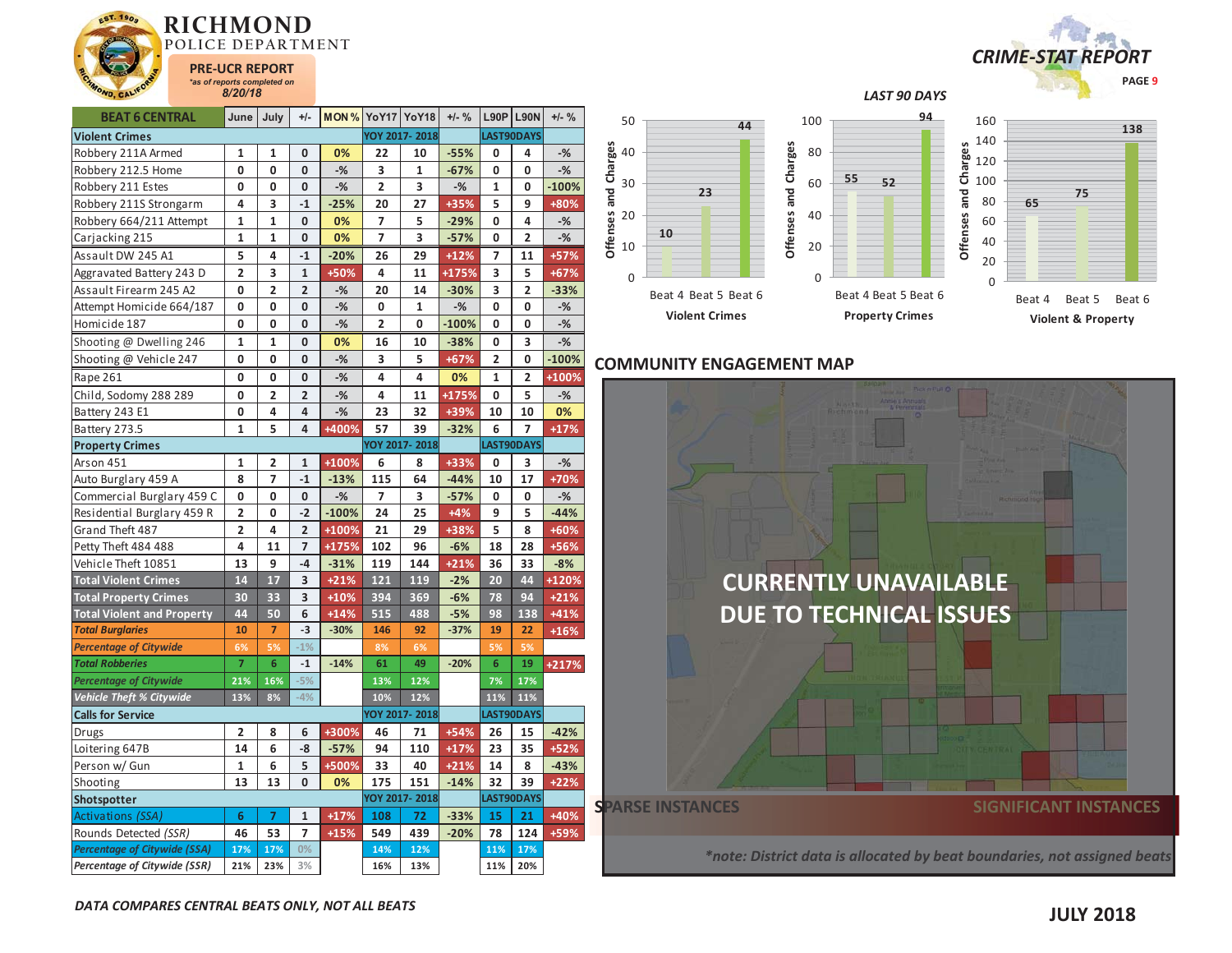



| %<br>%<br><b>Previous Current</b><br>%<br>(1SD)<br>avg<br><b>VIOLENT CRIMES</b><br>Quantiative statistics Year vs Year<br>12 months vs 12 months<br><b>Monthly</b><br>Last 90 days<br>[211A] Armed Robbery<br>$-71%$<br>3<br>43<br>$-19%$<br>65<br>58<br>10<br>3<br>$\overline{2}$<br>6<br>8<br>5<br>35<br>$-11%$<br>11<br>Δ<br>$\overline{a}$<br>14<br>[212.5] Home Robbery<br>$\overline{2}$<br>$\bf{0}$<br>$\overline{2}$<br>$-%$<br>9<br>+350%<br>3<br>16<br>+433%<br>5<br>3<br>З<br>$\overline{0}$<br>$\mathbf{1}$<br>$\mathbf{1}$<br>2<br>1<br>5<br>Ω<br>$\mathbf{0}$<br>[211E] Estes Robbery<br>$\mathbf 0$<br>$\overline{2}$<br>$-100%$<br>$\mathbf{1}$<br>$\mathbf{1}$<br>9<br>$\overline{7}$<br>$-22%$<br>13<br>11<br>$-15%$<br>3<br>4<br>$\mathbf{0}$<br>$\overline{2}$<br>$\Omega$<br>3<br>$\mathbf{1}$<br>$\overline{0}$<br>$\mathbf 0$<br>$\mathbf{1}$<br>[211S] Strongarm Robbery<br>3<br>7<br>6<br>$\overline{2}$<br>$\overline{2}$<br>$+8%$<br>64<br>19<br>$\overline{\mathbf{3}}$<br>6<br>8<br>$\overline{a}$<br>$-43%$<br>5<br>36<br>39<br>61<br>$-5%$<br>17<br>6<br>$\Delta$ | %<br>$+27%$<br>$-80%$<br>+33%<br>$-11%$<br>$-60%$<br>+100%<br>$-44%$<br>+200%<br>+20% |
|--------------------------------------------------------------------------------------------------------------------------------------------------------------------------------------------------------------------------------------------------------------------------------------------------------------------------------------------------------------------------------------------------------------------------------------------------------------------------------------------------------------------------------------------------------------------------------------------------------------------------------------------------------------------------------------------------------------------------------------------------------------------------------------------------------------------------------------------------------------------------------------------------------------------------------------------------------------------------------------------------------------------------------------------------------------------------------------------------|---------------------------------------------------------------------------------------|
|                                                                                                                                                                                                                                                                                                                                                                                                                                                                                                                                                                                                                                                                                                                                                                                                                                                                                                                                                                                                                                                                                                  |                                                                                       |
|                                                                                                                                                                                                                                                                                                                                                                                                                                                                                                                                                                                                                                                                                                                                                                                                                                                                                                                                                                                                                                                                                                  |                                                                                       |
|                                                                                                                                                                                                                                                                                                                                                                                                                                                                                                                                                                                                                                                                                                                                                                                                                                                                                                                                                                                                                                                                                                  |                                                                                       |
|                                                                                                                                                                                                                                                                                                                                                                                                                                                                                                                                                                                                                                                                                                                                                                                                                                                                                                                                                                                                                                                                                                  |                                                                                       |
|                                                                                                                                                                                                                                                                                                                                                                                                                                                                                                                                                                                                                                                                                                                                                                                                                                                                                                                                                                                                                                                                                                  |                                                                                       |
| [664/211] Attempted Robbery<br>$\overline{1}$<br>$-100%$<br>$\mathbf{1}$<br>8<br>11<br>+38%<br>15<br>+50%<br>5<br>$\overline{2}$<br>$\overline{\mathbf{z}}$<br>$\mathbf{1}$<br>$\overline{1}$<br>$\Omega$<br>$\mathbf{1}$<br>10<br>4<br>$\mathbf{1}$<br>ŋ<br>$\mathbf{1}$                                                                                                                                                                                                                                                                                                                                                                                                                                                                                                                                                                                                                                                                                                                                                                                                                        |                                                                                       |
| 6<br>9<br>9<br>3<br>6<br>[215] Carjacking<br>3<br>$\Omega$<br>$\overline{ }$<br>$\Omega$<br>$\overline{3}$<br>0%<br>$\mathbf{1}$<br>+50%<br>13<br>$+44%$<br>$\mathbf{0}$<br>$\mathbf{1}$<br>$\mathbf{1}$<br>3<br>$\mathbf{1}$<br>$\mathbf{1}$                                                                                                                                                                                                                                                                                                                                                                                                                                                                                                                                                                                                                                                                                                                                                                                                                                                    |                                                                                       |
| [245 A1] Assault D. Weapon<br>5<br>q<br>11<br>$\overline{\mathbf{3}}$<br>$\overline{2}$<br>$\overline{2}$<br>0%<br>3<br>31<br>+29%<br>25<br>$\mathbf{1}$<br>6<br>6<br>$\mathbf{1}$<br>4<br>40<br>47<br>54<br>$+15%$<br>14<br>6                                                                                                                                                                                                                                                                                                                                                                                                                                                                                                                                                                                                                                                                                                                                                                                                                                                                   |                                                                                       |
| $\overline{2}$<br>$\overline{1}$<br>$\overline{0}$<br>8<br>$\overline{2}$<br>6<br>[243 D] Aggravated Battery<br>$\mathbf{1}$<br>ŋ<br>ŋ<br>$\overline{\phantom{a}}$<br>$\mathbf{1}$<br>З<br>$-75%$<br>$\mathbf{1}$<br>9<br>+13%<br>16<br>$+14%$<br>$\mathbf{1}$<br>$\mathbf{1}$<br>14                                                                                                                                                                                                                                                                                                                                                                                                                                                                                                                                                                                                                                                                                                                                                                                                             |                                                                                       |
| [245 A2] Assault with Firearm<br>$\mathbf{0}$<br>$\overline{2}$<br>$\overline{2}$<br>5<br>$\mathbf{1}$<br>$\overline{1}$<br>$\overline{2}$<br>$\overline{a}$<br>$-$ %<br>$\overline{2}$<br>$\mathbf{1}$<br>9<br>11<br>$+22%$<br>17<br>19<br>$+12%$<br>5<br>6<br>n                                                                                                                                                                                                                                                                                                                                                                                                                                                                                                                                                                                                                                                                                                                                                                                                                                |                                                                                       |
| $\Omega$<br>$\mathbf{0}$<br>$-$ %<br>$\overline{2}$<br>[664/187] Attempted Homicide<br>$\Omega$<br>0<br>0<br>$-100%$<br>3<br>1<br>$-67%$<br>$\Omega$<br>$\mathbf{0}$<br>n<br>ŋ<br>n<br>$\mathbf{1}$<br>$\Omega$<br>0                                                                                                                                                                                                                                                                                                                                                                                                                                                                                                                                                                                                                                                                                                                                                                                                                                                                             | $-%$                                                                                  |
| $\overline{2}$<br>$-100%$<br>3<br>6<br>5<br>$-17%$<br>[187] Homicide<br>O<br>$\overline{0}$<br>$\Omega$<br>$\Omega$<br>$\Omega$<br>$\mathbf{0}$<br>$\mathbf{1}$<br>3<br>0%<br>0<br>3<br>$\mathbf{0}$<br>ŋ<br>$\mathbf{0}$                                                                                                                                                                                                                                                                                                                                                                                                                                                                                                                                                                                                                                                                                                                                                                                                                                                                        | $-%$                                                                                  |
| 5<br>$\mathbf{0}$<br>$\overline{\mathbf{3}}$<br>$\overline{2}$<br>5<br>[246] Shooting @ Dwelling<br>5<br>1<br>Δ<br>27<br>12<br>$-56%$<br>25<br>$-34%$<br>$\overline{2}$<br>n<br>$\overline{\mathbf{2}}$<br>+100%<br>3<br>38                                                                                                                                                                                                                                                                                                                                                                                                                                                                                                                                                                                                                                                                                                                                                                                                                                                                      | +150%                                                                                 |
| $\bf{0}$<br>$\overline{2}$<br>9<br>+225%<br>$\overline{2}$<br>[247] Shooting @ Vehicle<br>1<br>$\overline{2}$<br>$\mathbf{1}$<br>$\Omega$<br>$-100%$<br>$\mathbf{1}$<br>$\mathbf{1}$<br>+350%<br>4<br>13<br>6<br>$\mathbf{1}$<br>በ<br>n                                                                                                                                                                                                                                                                                                                                                                                                                                                                                                                                                                                                                                                                                                                                                                                                                                                          | $-67%$                                                                                |
| $\Omega$<br>$\overline{2}$<br>$+25%$<br>$\overline{2}$<br>[ $261$ ] Rape<br>$\mathbf{0}$<br>$\mathbf{1}$<br>$\overline{1}$<br>$\mathbf{1}$<br>$\overline{\mathbf{3}}$<br>0%<br>$\mathbf{1}$<br>$\mathbf{1}$<br>4<br>+100%<br>8<br>10<br>$\overline{2}$<br>1                                                                                                                                                                                                                                                                                                                                                                                                                                                                                                                                                                                                                                                                                                                                                                                                                                      | 0%                                                                                    |
| $\overline{2}$<br>[288, 289] Child, Sodomy<br>$\mathbf{0}$<br>$\overline{0}$<br>$\Omega$<br>$\Omega$<br>$\overline{2}$<br>+100%<br>$\mathbf{1}$<br>9<br>$\overline{7}$<br>$-22%$<br>11<br>$+10%$<br>3<br>4<br>$\mathbf{1}$<br>10                                                                                                                                                                                                                                                                                                                                                                                                                                                                                                                                                                                                                                                                                                                                                                                                                                                                 | +33%                                                                                  |
| 10<br>$\overline{\mathbf{3}}$<br>6<br>$\overline{\mathbf{3}}$<br>$\overline{2}$<br>27<br>[243 E1] Domestic Battery<br>$\overline{2}$<br>Δ<br>5<br>35<br>+30%<br>57<br>55<br>$-4%$<br>15<br>18<br>+150%                                                                                                                                                                                                                                                                                                                                                                                                                                                                                                                                                                                                                                                                                                                                                                                                                                                                                           | +20%                                                                                  |
| 12<br>68<br>24<br>[273.5] Domestic Battery<br>9<br>10<br>$\overline{\mathbf{3}}$<br>12<br>3<br>53<br>$-22%$<br>114<br>102<br>$-11%$<br>20<br>11<br>$\overline{\mathbf{3}}$<br><b>11</b><br>11<br>+233%<br>9                                                                                                                                                                                                                                                                                                                                                                                                                                                                                                                                                                                                                                                                                                                                                                                                                                                                                      | $+20%$                                                                                |
| <b>PROPERTY CRIMES</b><br>Quantiative statistics Year vs Year<br>12 months vs 12 months<br><b>Monthly</b><br>Last 90 days                                                                                                                                                                                                                                                                                                                                                                                                                                                                                                                                                                                                                                                                                                                                                                                                                                                                                                                                                                        |                                                                                       |
| [451] Arson<br>$-55%$<br>6<br>3<br>$\mathbf{1}$<br>$\Omega$<br>$\mathbf 0$<br>$-$ %<br>$\mathbf{1}$<br>$\mathbf{1}$<br>11<br>5<br>13<br>$-54%$<br>1<br>$\overline{2}$<br>0<br>0<br>$\mathbf{1}$                                                                                                                                                                                                                                                                                                                                                                                                                                                                                                                                                                                                                                                                                                                                                                                                                                                                                                  | $-67%$                                                                                |
| [459A] Auto Burglary<br>38<br>35<br>63<br>$-32%$<br>11<br>268<br>344<br>+28%<br>443<br>583<br>+32%<br>182<br>47<br>42<br>53<br>52<br>43<br>37<br>45<br>51<br>43<br>115<br>77                                                                                                                                                                                                                                                                                                                                                                                                                                                                                                                                                                                                                                                                                                                                                                                                                                                                                                                     | +58%                                                                                  |
| [459C] Commercial Burglary<br>$\overline{2}$<br>$+8%$<br>79<br>$+22%$<br>5<br>7<br>6<br>5<br>5<br>11<br>10<br>$\overline{7}$<br>$\overline{7}$<br>$-17%$<br>6<br>36<br>39<br>65<br>15<br>19<br>$\overline{2}$<br>6                                                                                                                                                                                                                                                                                                                                                                                                                                                                                                                                                                                                                                                                                                                                                                                                                                                                               | $+27%$                                                                                |
| [459R] Residential Burglary<br>18<br>8<br>$-29%$<br>6<br>156<br>95<br>$-39%$<br>239<br>173<br>$-28%$<br>25<br>24<br>$\mathbf{8}$<br>8<br>q<br>10<br>21<br>15<br>12<br>20<br>20<br>17<br>46                                                                                                                                                                                                                                                                                                                                                                                                                                                                                                                                                                                                                                                                                                                                                                                                                                                                                                       | +84%                                                                                  |
| 56<br>[487] Grand Theft<br>5<br>$\overline{7}$<br>9<br>3<br>70<br>$+25%$<br>124<br>$+27%$<br>26<br>9<br>10<br>15<br>14<br>11<br>$-7%$<br>98<br>35<br>11<br>6<br><b>11</b><br>13<br>12                                                                                                                                                                                                                                                                                                                                                                                                                                                                                                                                                                                                                                                                                                                                                                                                                                                                                                            | +35%                                                                                  |
| [484G/488/484] Petty Theft<br>32 <sub>2</sub><br>37<br>$\overline{7}$<br>284<br>438<br>$-4%$<br>98<br>112<br>38<br>31<br>36<br>31<br>38<br>43<br>31<br>25<br>45<br>42<br>$-28%$<br>248<br>$-13%$<br>455<br>46                                                                                                                                                                                                                                                                                                                                                                                                                                                                                                                                                                                                                                                                                                                                                                                                                                                                                    | $+14%$                                                                                |
| [10851] Vehicle Theft<br>27<br>59 33 44<br>11<br>301<br>262<br>$-13%$<br>539<br>462<br>$-14%$<br>125<br>31<br>45<br>34<br>32 <sub>2</sub><br>44<br>49<br>25 39<br>$+11%$<br>42<br>106                                                                                                                                                                                                                                                                                                                                                                                                                                                                                                                                                                                                                                                                                                                                                                                                                                                                                                            | +18%                                                                                  |
| 29<br>25<br>29<br>23<br>32 <sup>2</sup><br>24 19 17<br>20<br>24<br>23<br>5<br>$+8%$<br><b>Total Violent Crimes</b><br>22<br>26<br>$-25%$<br>168<br>184<br>+10%<br>269<br>290<br>83<br>79                                                                                                                                                                                                                                                                                                                                                                                                                                                                                                                                                                                                                                                                                                                                                                                                                                                                                                         | $-5%$                                                                                 |
| <b>Total Property Crimes</b><br>155 118 141 129 148 206 166 164 129 181 152 176<br>$-19%$<br>155<br>21<br>1,112<br>1,063<br>$-4%$<br>1,852<br>1,865<br>$+1%$<br>388<br>520                                                                                                                                                                                                                                                                                                                                                                                                                                                                                                                                                                                                                                                                                                                                                                                                                                                                                                                       | $+34%$                                                                                |
| 599<br>1,280<br>1,247<br>2,121<br>2,155<br>$+2%$<br>471<br><b>Total Violent and Property</b><br>177 147 166 158 171 238 190 183 146 201 176 202<br>$-20%$<br>178<br>22<br>$-3%$                                                                                                                                                                                                                                                                                                                                                                                                                                                                                                                                                                                                                                                                                                                                                                                                                                                                                                                  | $+27%$                                                                                |
| <b>Total Aggravated Assaults</b><br>11<br>14<br>6<br>$-11$<br>12<br>6<br>10<br>$\overline{a}$<br>5<br>+9%<br>8<br>3<br>53<br>63<br>+19%<br>95<br>$+9%$<br>29<br>$\overline{2}$<br>$\overline{7}$<br>$\overline{7}$<br>87<br>32                                                                                                                                                                                                                                                                                                                                                                                                                                                                                                                                                                                                                                                                                                                                                                                                                                                                   | $-9%$                                                                                 |
| <b>Total Burglaries</b><br>81<br>72<br>13<br>460<br>$+4%$<br>76<br>53<br>49<br>71<br>104<br>72<br>66<br>60<br>78<br>$-31%$<br>66<br>478<br>747<br>835<br>$+12%$<br>155<br>247<br>53                                                                                                                                                                                                                                                                                                                                                                                                                                                                                                                                                                                                                                                                                                                                                                                                                                                                                                              | +59%                                                                                  |
| <b>Total Robberies</b><br>13<br>16<br>19<br>12<br>6<br>16<br>$-53%$<br>14<br>4<br>104<br>110<br>$+6%$<br>164<br>174<br>$+6%$<br>46<br>44<br>20<br>19<br>14<br>9<br><b>16</b><br>14                                                                                                                                                                                                                                                                                                                                                                                                                                                                                                                                                                                                                                                                                                                                                                                                                                                                                                               | $-4%$                                                                                 |
|                                                                                                                                                                                                                                                                                                                                                                                                                                                                                                                                                                                                                                                                                                                                                                                                                                                                                                                                                                                                                                                                                                  |                                                                                       |
| <b>CALLS FOR SERVICE</b><br><b>Monthly</b><br><b>Quantiative statistics</b><br><b>Year vs Year</b><br>12 months vs 12 months<br>Last 90 days                                                                                                                                                                                                                                                                                                                                                                                                                                                                                                                                                                                                                                                                                                                                                                                                                                                                                                                                                     |                                                                                       |
| 9<br>12<br>6<br>10<br>8<br>$-30%$<br>$\overline{7}$<br>3<br>39<br>57<br>+46%<br>106<br>Drugs<br>9<br>$\overline{7}$<br>12<br>8<br>8<br>13<br>75<br>$+41%$<br>28<br>23                                                                                                                                                                                                                                                                                                                                                                                                                                                                                                                                                                                                                                                                                                                                                                                                                                                                                                                            | $-18%$                                                                                |
| Loitering 647B<br>35<br>22<br>9<br>123<br>246<br>218<br>376<br>$+72%$<br>128<br>19<br>19<br>26<br>37<br>12<br>49<br>67<br>13<br>23<br>36<br>23<br>+37%<br>+100%<br>82                                                                                                                                                                                                                                                                                                                                                                                                                                                                                                                                                                                                                                                                                                                                                                                                                                                                                                                            | +56%                                                                                  |
| 5<br>$\overline{2}$<br>5<br>5<br>8<br>6<br>$+33%$<br>31<br>36<br>$+16%$<br>60<br>64<br>$+7%$<br>13<br>15<br>Person with gun<br>6<br>$\overline{\phantom{a}}$<br>$\mathbf{R}$<br>$\overline{\mathbf{z}}$<br>$\overline{a}$<br>հ<br>ς<br>4<br>2Q<br>2620<br>22Q<br>ר הר<br>$-1EQ$<br>200<br>2E <sub>0</sub><br>10 <sub>o</sub><br>96<br>Shooting<br>21<br>21<br>22<br>2721<br>2E<br>27<br>$20 \t25$<br>$+20$<br>21<br>$\overline{\phantom{a}}$<br>71                                                                                                                                                                                                                                                                                                                                                                                                                                                                                                                                                                                                                                               | $+15%$<br>$\perp$ 2 E o/                                                              |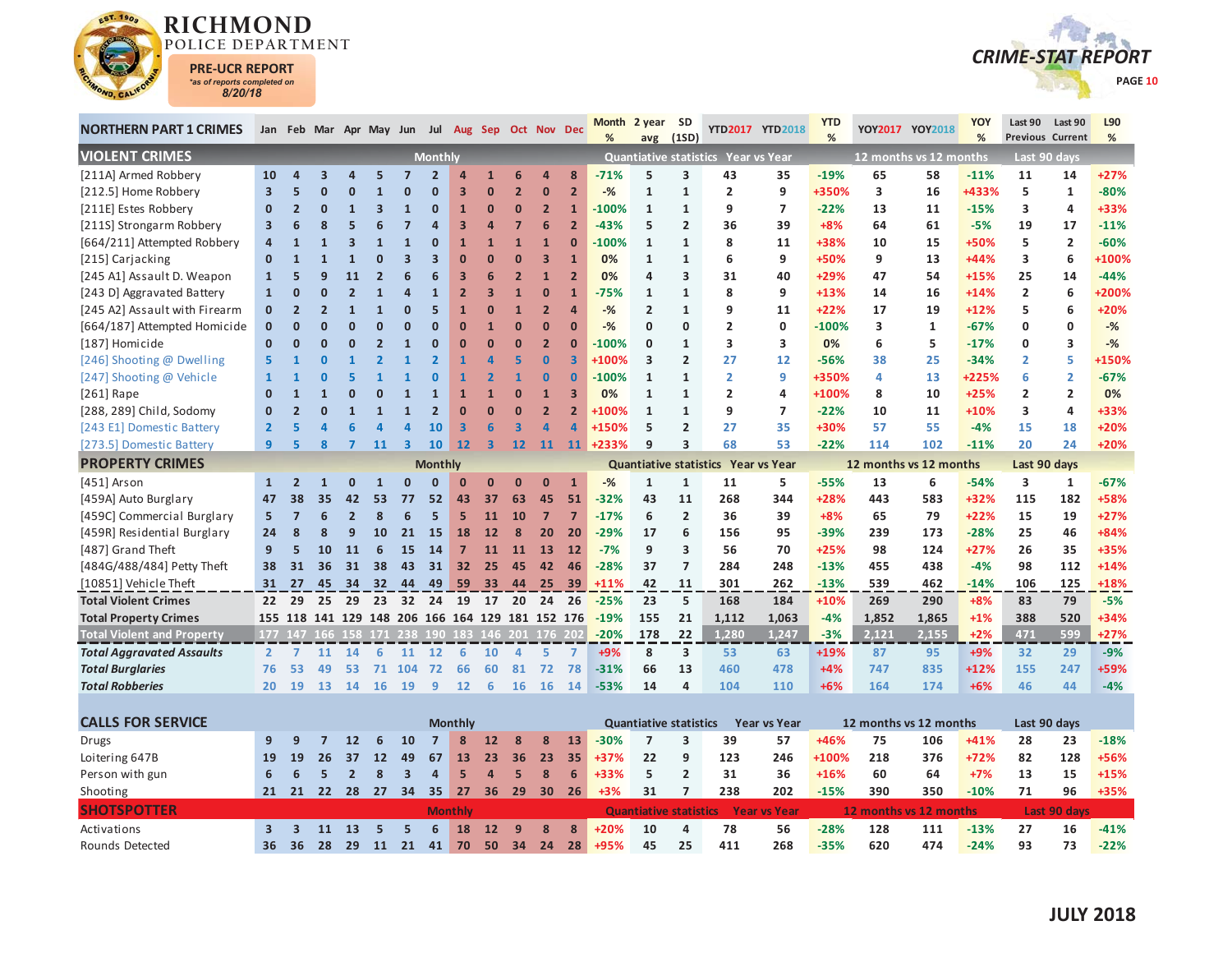



| <b>BEAT 7 NORTHERN</b>              | June           | July                    | $+/-$                   | MON % YoY17 YoY18 |                         |                | $+/-$ % | <b>L90P</b>             | <b>L90N</b>             | $+/-$ % | <b>BEAT 8 NORTHERN</b>            | June                    | July                    | $+/-$                   | <b>MON % YoY17 YoY18</b> |                         |                         | $+/-$ % |                         | $L90P$ L90N             | $+/-$ %     |
|-------------------------------------|----------------|-------------------------|-------------------------|-------------------|-------------------------|----------------|---------|-------------------------|-------------------------|---------|-----------------------------------|-------------------------|-------------------------|-------------------------|--------------------------|-------------------------|-------------------------|---------|-------------------------|-------------------------|-------------|
| <b>Violent Crimes</b>               |                |                         |                         |                   |                         | YOY 2017-2018  |         |                         | LAST90DAYS              |         | <b>Violent Crimes</b>             |                         |                         |                         |                          |                         | YOY 2017-2018           |         |                         | <b>LAST90DAYS</b>       |             |
| Robbery 211A Armed                  | 4              | $\overline{2}$          | $-2$                    | $-50%$            | 44                      | 39             | $-11%$  | 6                       | 11                      | +83%    | Robbery 211A Armed                | 3                       | $\mathbf{0}$            | $-3$                    | $-100%$                  | 21                      | 18                      | $-14%$  | 4                       | $\overline{\mathbf{3}}$ | $-25%$      |
| Robbery 212.5 Home                  | $\mathbf{0}$   | $\mathbf 0$             | $\mathbf{0}$            | $-$ %             | $\mathbf{0}$            | 6              | $-$ %   | $\mathbf{1}$            | $\mathbf 0$             | $-100%$ | Robbery 212.5 Home                | 0                       | $\mathbf{1}$            | $\mathbf{1}$            | $-$ %                    | $\mathbf{1}$            | $\overline{\mathbf{4}}$ | +300%   | $\overline{2}$          | $\mathbf{1}$            | $-50%$      |
| Robbery 211 Estes                   | $\mathbf 0$    | $\mathbf{0}$            | $\mathbf 0$             | $-$ %             | 4                       | 5              | $-$ %   | $\mathbf{0}$            | $\overline{\mathbf{3}}$ | $-$ %   | Robbery 211 Estes                 | $\mathbf{1}$            | $\mathbf 0$             | $-1$                    | $-100%$                  | 8                       | $\overline{7}$          | $-%$    | $\overline{\mathbf{3}}$ | $\mathbf{1}$            | $-67%$      |
| Robbery 211S Strongarm              | 5              | 4                       | $-1$                    | $-20%$            | 47                      | 49             | $+4%$   | 14                      | 14                      | 0%      | Robbery 211S Strongarm            | $\overline{2}$          | 0                       | $-2$                    | $-100%$                  | 10                      | 13                      | +30%    | 4                       | 3                       | $-25%$      |
| Robbery 664/211 Attempt             | 0              | 0                       | $\mathbf{0}$            | $-$ %             | 5                       | 12             | +140%   | $\overline{\mathbf{3}}$ | $\mathbf{1}$            | $-67%$  | Robbery 664/211 Attempt           | 0                       | $\mathbf{0}$            | $\mathbf{0}$            | $-$ %                    | 4                       | $\mathbf{1}$            | $-75%$  | $\mathbf{1}$            | $\mathbf 0$             | $-100%$     |
| Carjacking 215                      | $\overline{2}$ | $\overline{\mathbf{3}}$ | $\mathbf{1}$            | +50%              | 8                       | 9              | $+13%$  | $\overline{2}$          | 5                       | +150%   | Carjacking 215                    | $\mathbf{1}$            | 0                       | $-1$                    | 100%                     | $\mathbf{0}$            | $\mathbf{1}$            | $-$ %   | $\mathbf{0}$            | $\mathbf{1}$            | $-$ %       |
| Assault DW 245 A1                   | 4              | 3                       | $-1$                    | $-25%$            | 34                      | 38             | $+12%$  | 12                      | $\overline{7}$          | $-42%$  | Assault DW 245 A1                 | $\overline{2}$          | $\overline{2}$          | $\mathbf{0}$            | 0%                       | 11                      | 14                      | $+27%$  | 6                       | 5                       | $-17%$      |
| Aggravated Battery 243 D            | $\overline{2}$ | $\mathbf{1}$            | $-1$                    | $-50%$            | 9                       | 10             | $+11%$  | $\mathbf 0$             | $\overline{\mathbf{3}}$ | $-$ %   | Aggravated Battery 243 D          | $\overline{2}$          | $\mathbf 0$             | $-2$                    | 100%                     | 5                       | $\overline{\mathbf{3}}$ | $-40%$  | $\mathbf 0$             | $\overline{\mathbf{3}}$ | $-$ %       |
| Assault Firearm 245 A2              | $\mathbf{0}$   | 4                       | 4                       | $-$ %             | 10                      | 5              | $-50%$  | $\overline{2}$          | 5                       | +150%   | Assault Firearm 245 A2            | 0                       | $\mathbf{1}$            | $\mathbf{1}$            | $-$ %                    | 6                       | 11                      | +83%    | $\overline{\mathbf{3}}$ | $\mathbf{1}$            | $-67%$      |
| Attempt Homicide 664/187            | $\mathbf 0$    | $\mathbf 0$             | $\mathbf{0}$            | $-$ %             | $\mathbf 0$             | $\mathbf{1}$   | $-$ %   | $\mathbf 0$             | $\mathbf 0$             | $-$ %   | Attempt Homicide 664/187          | 0                       | 0                       | $\mathbf 0$             | $-$ %                    | $\overline{2}$          | $\mathbf 0$             | $-100%$ | $\mathbf 0$             | 0                       | $-$ %       |
| Homicide 187                        | $\mathbf{0}$   | $\mathbf 0$             | $\mathbf{0}$            | $-$ %             | $\overline{\mathbf{3}}$ | $\mathbf 0$    | $-100%$ | $\mathbf 0$             | $\mathbf{0}$            | $-$ %   | Homicide 187                      | $\mathbf{0}$            | $\mathbf 0$             | $\mathbf{0}$            | $-$ %                    | $\overline{\mathbf{3}}$ | $\mathbf{1}$            | $-67%$  | $\mathbf 0$             | $\mathbf{1}$            | $-$ %       |
| Shooting @ Dwelling 246             | 1              | 1                       | $\mathbf 0$             | 0%                | 21                      | 15             | $-29%$  | 1                       | 4                       | +300%   | Shooting @ Dwelling 246           | 0                       | 1                       | $\mathbf{1}$            | $-$ %                    | 14                      | 9                       | $-36%$  | 0                       | $\mathbf{1}$            | $-%$        |
| Shooting @ Vehicle 247              | $\mathbf{1}$   | $\mathbf 0$             | $-1$                    | $-100%$           | $\overline{2}$          | 9              | +350%   | 5                       | $\mathbf 1$             | $-80%$  | Shooting @ Vehicle 247            | 0                       | 0                       | 0                       | $-$ %                    | $\overline{2}$          | 4                       | +100%   | $\mathbf 1$             | $\mathbf{1}$            | 0%          |
| Rape 261                            | $\mathbf{1}$   | 0                       | $-1$                    | $-100%$           | 6                       | 10             | $+67%$  | 3                       | 1                       | $-67%$  | Rape 261                          | 1                       | 1                       | 0                       | 0%                       | 1                       | 4                       | +300%   | 0                       | $\overline{2}$          | $-$ %       |
| Child, Sodomy 288 289               | $\mathbf{1}$   | $\mathbf{1}$            | $\mathbf 0$             | 0%                | 6                       | 6              | 0%      | $\overline{2}$          | $\overline{2}$          | 0%      | Child, Sodomy 288 289             | 0                       | $\mathbf{1}$            | $\mathbf{1}$            | $-$ %                    | $\overline{2}$          | $\overline{2}$          | 0%      | $\mathbf 0$             | $\mathbf{1}$            | $-$ %       |
| Battery 243 E1                      | $\mathbf{1}$   | 3                       | $\overline{2}$          | +200%             | 25                      | 27             | +8%     | $\overline{7}$          | $\overline{a}$          | $-43%$  | Battery 243 E1                    | $\overline{\mathbf{3}}$ | 5                       | $\overline{2}$          | $+67%$                   | 22                      | 20                      | $-9%$   | $\overline{a}$          | 10                      | +150%       |
| Battery 273.5                       | $\mathbf 0$    | $\overline{\mathbf{3}}$ | 3                       | $-$ %             | 50                      | 37             | $-26%$  | 9                       | 6                       | $-33%$  | Battery 273.5                     | 3                       | $\overline{7}$          | 4                       | +133%                    | 57                      | 58                      | $+2%$   | 9                       | 18                      | +100%       |
| <b>Property Crimes</b>              |                |                         |                         |                   |                         | OY 2017-2018   |         |                         | LAST90DAYS              |         | <b>Property Crimes</b>            |                         |                         |                         |                          |                         | OY 2017-2018            |         |                         | LAST90DAYS              |             |
| Arson 451                           | $\mathbf 0$    | 0                       | $\mathbf 0$             | $-$ %             | 10                      | $\overline{2}$ | $-80%$  | 1                       | 1                       | 0%      | Arson 451                         | $\mathbf{0}$            | 0                       | 0                       | $-$ %                    | $\overline{\mathbf{3}}$ | $\overline{4}$          | +33%    | $\overline{2}$          | 0                       | $-100%$     |
| Auto Burglary 459 A                 | 22             | 12                      | $-10$                   | $-45%$            | 202                     | 188            | $-7%$   | 36                      | 48                      | +33%    | Auto Burglary 459 A               | 55                      | 38                      | $-17$                   | $-31%$                   | 210                     | 366                     | $+74%$  | 69                      | 131                     | +90%        |
| Commercial Burglary 459 C           | $\overline{2}$ | $\mathbf 0$             | $-2$                    | $-100%$           | 31                      | 49             | +58%    | 12                      | $\overline{7}$          | $-42%$  | Commercial Burglary 459 C         | 4                       | 4                       | $\mathbf 0$             | 0%                       | 28                      | 32                      | $+14%$  | 6                       | 11                      | +83%        |
| Residential Burglary 459 R          | 10             | 6                       | $-4$                    | $-40%$            | 135                     | 76             | $-44%$  | 14                      | 19                      | +36%    | Residential Burglary 459 R        | 10                      | 8                       | $-2$                    | $-20%$                   | 62                      | 60                      | $-3%$   | 6                       | 23                      | <b>283%</b> |
| Grand Theft 487                     | 8              | 10                      | $\overline{2}$          | $+25%$            | 45                      | 62             | +38%    | 11                      | 21                      | +91%    | Grand Theft 487                   | 6                       | 4                       | $-2$                    | $-33%$                   | 48                      | 59                      | +23%    | 13                      | 13                      | 0%          |
| Petty Theft 484 488                 | 16             | 12                      | $-4$                    | $-25%$            | 223                     | 241            | $+8%$   | 56                      | 50                      | $-11%$  | Petty Theft 484 488               | 25                      | 14                      | $-11$                   | $-44%$                   | 190                     | 165                     | $-13%$  | 42                      | 53                      | $+26%$      |
| Vehicle Theft 10851                 | 22             | 25                      | $\overline{\mathbf{3}}$ | $+14%$            | 319                     | 300            | $-6%$   | 76                      | 72                      | $-5%$   | Vehicle Theft 10851               | 17                      | 17                      | $\mathbf{0}$            | 0%                       | 176                     | 128                     | $-27%$  | 20                      | 40                      | <b>100%</b> |
| <b>Total Violent Crimes</b>         | 19             | 18                      | $-1$                    | $-5%$             | 176                     | 190            | +8%     | 45                      | 52                      | $+16%$  | <b>Total Violent Crimes</b>       | 12                      | 6 <sup>1</sup>          | $-6$                    | $-50%$                   | 74                      | 79                      | $+7%$   | 23                      | 22                      | $-4%$       |
| <b>Total Property Crimes</b>        | 80             | 65                      | $-15$                   | $-19%$            | 965                     | 918            | $-5%$   | 206                     | 218                     | $+6%$   | <b>Total Property Crimes</b>      | 117                     | 85                      | $-32$                   | $-27%$                   | 717                     | 814                     | $+14%$  | 158                     | 271                     | $+72%$      |
| <b>Total Violent and Property</b>   | 99             | 83                      | $-16$                   | $-16%$            | 1,141                   | 1.108          | $-3%$   | 251                     | 270                     | $+8%$   | <b>Total Violent and Property</b> | 129                     | 91                      | $-38$                   | $-29%$                   | 791                     | 893                     | +13%    | 181                     | 293                     | $+62%$      |
| <b>Total Burglaries</b>             | 34             | 18                      | $-16$                   | $-47%$            | 368                     | 313            | $-15%$  | 62                      | 74                      | +19%    | <b>Total Burglaries</b>           | 69                      | 50                      | $-19$                   | $-28%$                   | 300                     | 458                     | +53%    | 81                      | 165                     | +104%       |
| <b>Percentage of Citywide</b>       | 20%            | 13%                     | $-7%$                   |                   | 21%                     | 19%            |         | 17%                     | 16%                     |         | <b>Percentage of Citywide</b>     | 41%                     | 37%                     | $-4%$                   |                          | 17%                     | 28%                     |         | 239                     | 379                     |             |
| <b>Total Robberies</b>              | 11             | $\overline{9}$          | $-2$                    | $-18%$            | 108                     | 120            | $+11%$  | 26                      | 34                      | +31%    | <b>Total Robberies</b>            | $\overline{7}$          | $\mathbf{1}$            | -6                      | $-86%$                   | 44                      | 44                      | 0%      | 14                      | 9                       | $-36%$      |
| <b>Percentage of Citywide</b>       | 33%            | 24%                     | $-10%$                  |                   | 23%                     | 30%            |         | 30%                     | 31%                     |         | Percentage of Citywide            | 21%                     | 3%                      | 19%                     |                          | 9%                      | 11%                     |         | 16%                     | 8%                      |             |
| Vehicle Theft % Citywide            | 22%            | 24%                     | $+2%$                   |                   | 27%                     | 25%            |         | 23%                     | 24%                     |         | <b>Vehicle Theft % Citywide</b>   | 17%                     | 16%                     | $-1%$                   |                          | 15%                     | 10%                     |         | 6%                      | 13%                     |             |
| <b>Calls for Service</b>            |                |                         |                         |                   |                         | YOY 2017-2018  |         |                         | LAST90DAYS              |         | <b>Calls for Service</b>          |                         |                         |                         |                          |                         | YOY 2017-2018           |         |                         | LAST90DAYS              |             |
| Drugs                               | 8              | 4                       | $-4$                    | $-50%$            | 41                      | 97             | +137%   | 23                      | 15                      | $-35%$  | Drugs                             | 1                       | $\overline{2}$          | $\mathbf{1}$            | +100%                    | 20                      | 20                      | 0%      | 4                       | 4                       | 0%          |
| Loitering 647B                      | 46             | 66                      | 20                      | +43%              | 231                     | 400            | +73%    | 80                      | 162                     | +103%   | Loitering 647B                    | $\mathbf{1}$            | $\mathbf{1}$            | $\mathbf{0}$            | 0%                       | 12                      | 13                      | $+8%$   | $\overline{2}$          | $\overline{2}$          | 0%          |
| Person with gun                     | $\overline{2}$ | 1                       | $-1$                    | $-50%$            | 36                      | 35             | $-3%$   | 10                      | $\overline{7}$          | $-30%$  | Person with gun                   | 1                       | 3                       | $\overline{2}$          | +200%                    | 21                      | 25                      | +19%    | 3                       | $\overline{7}$          | +133%       |
| Shooting                            | 18             | 26                      | 8                       | +44%              | 226                     | 188            | $-17%$  | 38                      | 59                      | +55%    | Shooting                          | 13                      | 5                       | $-8$                    | $-62%$                   | 135                     | 96                      | $-29%$  | 24                      | 26                      | $+8%$       |
| Shotspotter                         |                |                         |                         |                   |                         | YOY 2017-2018  |         |                         | LAST90DAYS              |         | Shotspotter                       |                         |                         |                         |                          |                         | OY 2017-2018            |         |                         | LAST90DAYS              |             |
| <b>Activations (SSA)</b>            | $\overline{a}$ | 5                       | $\mathbf{1}$            | $+25%$            | 82                      | 83             | $+1%$   | 21                      | 13                      | $-38%$  | Activations (SSA)                 | $\Omega$                | $\overline{\mathbf{z}}$ | $\overline{\mathbf{2}}$ | $-%$                     | 46                      | 27                      | $-41%$  | $6\phantom{1}6$         | $\overline{\mathbf{3}}$ | $-50%$      |
| Rounds Detected (SSR)               | 10             | 21                      | 11                      | +110%             | 384                     | 384            | 0%      | 82                      | 62                      | $-24%$  | Rounds Detected (SSR)             | 0                       | 10                      | 10                      | $-$ %                    | 236                     | 94                      | $-60%$  | 11                      | 11                      | 0%          |
| <b>Percentage of Citywide (SSA)</b> | 11%            | 12%                     | 1%                      |                   | 11%                     | 14%            |         | 15%                     | 10%                     |         | Percentage of Citywide (SSA)      | 0%                      | 5%                      | 5%                      |                          | 6%                      | 5%                      |         | 4%                      | 2%                      |             |
| <b>Percentage of Citywide (SSR)</b> | 4%             | 9%                      | 5%                      |                   | 11%                     | 11%            |         | 11%                     | 10%                     |         | Percentage of Citywide (SSR)      | 0%                      | 4%                      | 4%                      |                          | 7%                      | 3%                      |         | 2%                      | 2%                      |             |